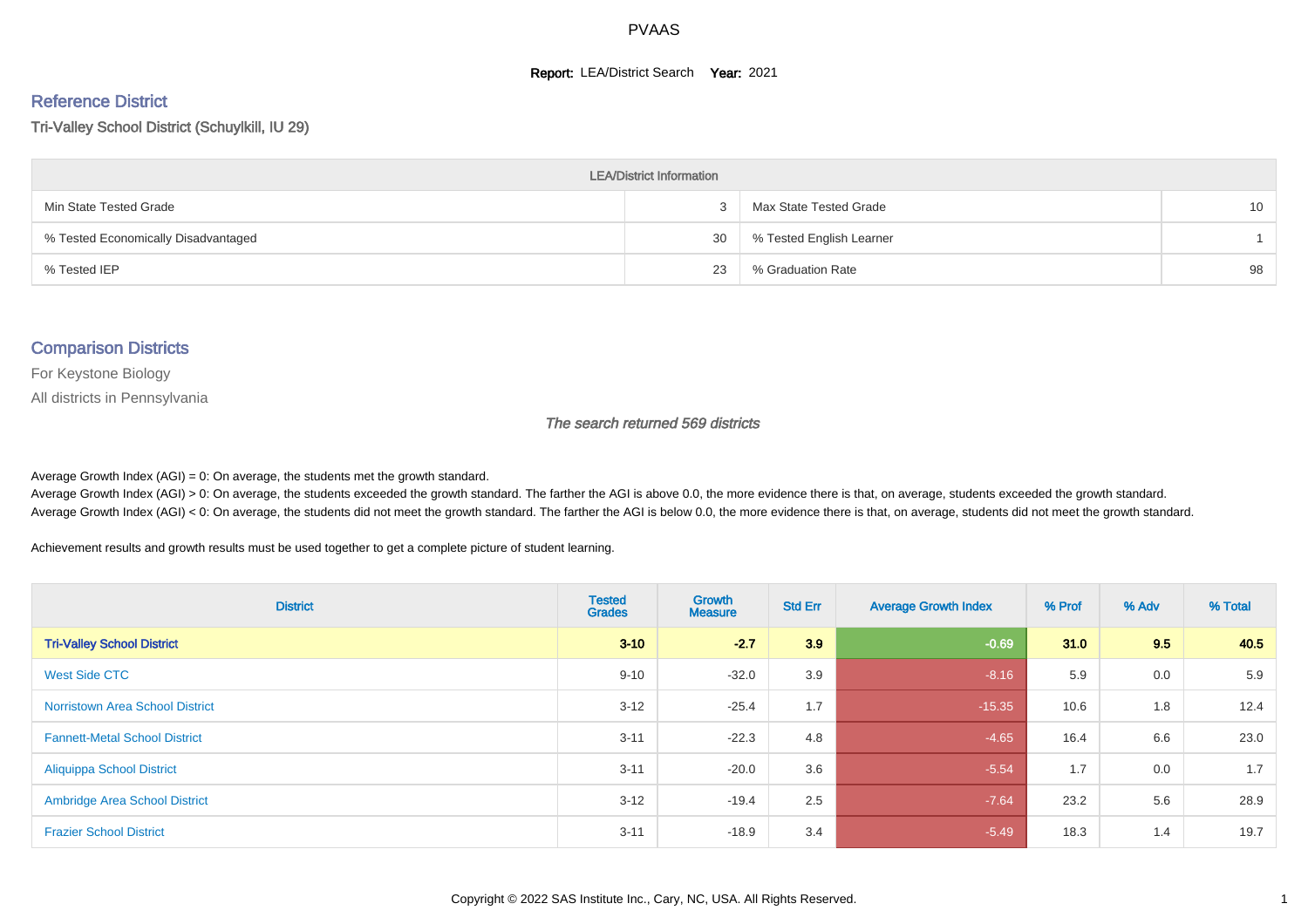| <b>District</b>                                    | <b>Tested</b><br><b>Grades</b> | Growth<br><b>Measure</b> | <b>Std Err</b> | <b>Average Growth Index</b> | % Prof | % Adv   | % Total |
|----------------------------------------------------|--------------------------------|--------------------------|----------------|-----------------------------|--------|---------|---------|
| <b>Tri-Valley School District</b>                  | $3 - 10$                       | $-2.7$                   | 3.9            | $-0.69$                     | 31.0   | 9.5     | 40.5    |
| <b>Big Beaver Falls Area School District</b>       | $3 - 11$                       | $-17.9$                  | 2.8            | $-6.27$                     | 9.4    | 2.8     | 12.2    |
| <b>Muhlenberg School District</b>                  | $3 - 10$                       | $-17.8$                  | 1.9            | $-9.34$                     | 12.4   | 4.6     | 17.0    |
| <b>York City School District</b>                   | $3-12$                         | $-17.7$                  | 1.8            | $-10.05$                    | 3.2    | 0.7     | 3.9     |
| <b>Cheltenham School District</b>                  | $3 - 11$                       | $-17.6$                  | 2.0            | $-8.74$                     | 24.4   | 8.3     | 32.6    |
| Imhotep Institute Charter High School              | $9 - 11$                       | $-17.6$                  | 5.8            | $-3.03$                     | 15.4   | 0.0     | 15.4    |
| <b>Williamsburg Community School District</b>      | $3 - 11$                       | $-16.9$                  | 4.1            | $-4.14$                     | 22.4   | $0.0\,$ | 22.4    |
| <b>Allentown City School District</b>              | $3 - 12$                       | $-16.9$                  | 1.4            | $-12.37$                    | 5.9    | 0.4     | 6.3     |
| <b>Chartiers-Houston School District</b>           | $3 - 10$                       | $-16.5$                  | 3.5            | $-4.79$                     | 26.3   | 6.6     | 32.9    |
| Meyersdale Area School District                    | $3 - 11$                       | $-16.1$                  | 3.3            | $-4.94$                     | 20.3   | 5.8     | 26.1    |
| <b>Washington School District</b>                  | $3 - 11$                       | $-15.9$                  | 2.9            | $-5.44$                     | 12.9   | 1.7     | 14.7    |
| <b>North Hills School District</b>                 | $3 - 11$                       | $-15.8$                  | 1.8            | $-8.84$                     | 26.4   | 19.8    | 46.2    |
| La Academia Partnership Charter School             | $6 - 11$                       | $-15.5$                  | 5.7            | $-2.70$                     | 2.3    | 0.0     | 2.3     |
| <b>Turkeyfoot Valley Area School District</b>      | $3 - 12$                       | $-15.4$                  | 5.8            | $-2.66$                     | 3.8    | $3.8\,$ | 7.6     |
| <b>Lincoln Park Performing Arts Charter School</b> | $7 - 11$                       | $-14.9$                  | 2.7            | $-5.45$                     | 39.3   | 8.9     | 48.2    |
| Philadelphia Academy Charter School                | $3 - 11$                       | $-14.7$                  | 2.7            | $-5.42$                     | 21.6   | 3.9     | 25.5    |
| <b>Hanover Area School District</b>                | $3 - 11$                       | $-14.7$                  | 4.7            | $-3.13$                     | 12.1   | 3.0     | 15.2    |
| <b>Executive Education Academy Charter School</b>  | $3 - 10$                       | $-14.6$                  | 3.0            | $-4.81$                     | 8.5    | $1.2$   | 9.8     |
| <b>Shade-Central City School District</b>          | $3 - 11$                       | $-14.6$                  | 4.0            | $-3.68$                     | 9.6    | 0.0     | 9.6     |
| <b>Northwestern School District</b>                | $3 - 11$                       | $-14.6$                  | 3.2            | $-4.51$                     | 32.5   | 13.7    | 46.2    |
| <b>Butler Area School District</b>                 | $3 - 11$                       | $-14.1$                  | 1.5            | $-9.60$                     | 26.4   | 11.1    | 37.5    |
| <b>Greater Latrobe School District</b>             | $3 - 11$                       | $-14.1$                  | 2.0            | $-7.14$                     | 41.0   | 12.6    | 53.6    |
| <b>California Area School District</b>             | $3 - 10$                       | $-13.7$                  | 4.5            | $-3.06$                     | 41.7   | 16.7    | 58.3    |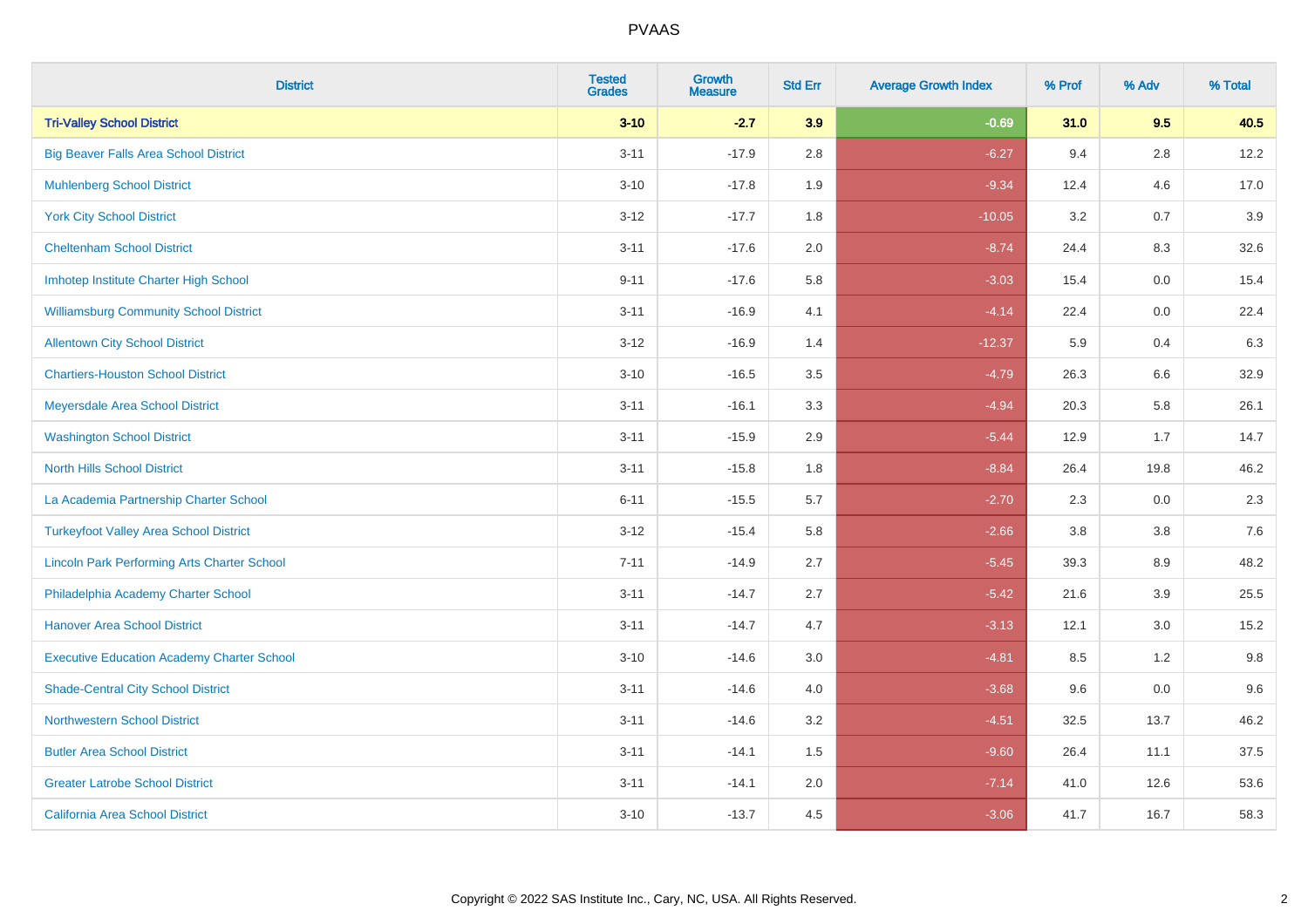| <b>District</b>                                | <b>Tested</b><br><b>Grades</b> | Growth<br><b>Measure</b> | <b>Std Err</b> | <b>Average Growth Index</b> | % Prof | % Adv   | % Total |
|------------------------------------------------|--------------------------------|--------------------------|----------------|-----------------------------|--------|---------|---------|
| <b>Tri-Valley School District</b>              | $3 - 10$                       | $-2.7$                   | 3.9            | $-0.69$                     | 31.0   | 9.5     | 40.5    |
| <b>New Castle Area School District</b>         | $3 - 12$                       | $-13.6$                  | 2.3            | $-5.99$                     | 17.6   | 2.0     | 19.5    |
| <b>Central Fulton School District</b>          | $3 - 11$                       | $-13.3$                  | 3.2            | $-4.20$                     | 18.1   | 9.7     | 27.8    |
| <b>Panther Valley School District</b>          | $3-12$                         | $-13.3$                  | 3.2            | $-4.10$                     | 31.5   | 4.1     | 35.6    |
| <b>Greenville Area School District</b>         | $3 - 11$                       | $-13.2$                  | 3.0            | $-4.45$                     | 32.1   | 4.6     | 36.7    |
| Morrisville Borough School District            | $3 - 11$                       | $-13.1$                  | 3.7            | $-3.52$                     | 4.9    | 1.6     | 6.6     |
| <b>Tussey Mountain School District</b>         | $3 - 12$                       | $-13.0$                  | 3.3            | $-3.93$                     | 11.1   | $3.2\,$ | 14.3    |
| <b>Riverview School District</b>               | $3 - 11$                       | $-13.0$                  | 4.0            | $-3.29$                     | 43.1   | 7.8     | 51.0    |
| <b>Pittsburgh School District</b>              | $3 - 11$                       | $-13.0$                  | 1.1            | $-12.25$                    | 16.1   | 6.5     | 22.6    |
| <b>Tacony Academy Charter School</b>           | $3 - 11$                       | $-12.9$                  | 3.3            | $-3.90$                     | 8.6    | 1.4     | 10.0    |
| <b>Central Cambria School District</b>         | $3 - 11$                       | $-12.7$                  | 2.3            | $-5.61$                     | 19.4   | 7.4     | 26.9    |
| <b>Neshannock Township School District</b>     | $3 - 10$                       | $-12.5$                  | 2.7            | $-4.73$                     | 29.0   | 13.0    | 42.0    |
| <b>Ellwood City Area School District</b>       | $3 - 11$                       | $-12.5$                  | 3.1            | $-4.00$                     | 26.7   | 8.7     | 35.4    |
| <b>Southmoreland School District</b>           | $3 - 11$                       | $-12.5$                  | 3.1            | $-4.04$                     | 33.3   | 15.5    | 48.8    |
| <b>Wilkes-Barre Area School District</b>       | $3 - 11$                       | $-12.4$                  | 2.4            | $-5.18$                     | 14.2   | 3.7     | 17.9    |
| <b>Hanover Public School District</b>          | $3 - 11$                       | $-12.4$                  | 2.7            | $-4.50$                     | 22.7   | 6.2     | 28.9    |
| <b>Girard School District</b>                  | $3 - 11$                       | $-12.3$                  | 2.6            | $-4.76$                     | 29.7   | 18.9    | 48.6    |
| <b>Dunmore School District</b>                 | $3 - 11$                       | $-12.2$                  | 2.7            | $-4.51$                     | 15.0   | 5.3     | 20.4    |
| <b>Mcguffey School District</b>                | $3 - 11$                       | $-12.1$                  | 3.0            | $-4.06$                     | 12.8   | 5.9     | 18.6    |
| Jefferson-Morgan School District               | $3 - 10$                       | $-12.0$                  | 3.9            | $-3.09$                     | 28.6   | 6.1     | 34.7    |
| <b>West Mifflin Area School District</b>       | $3-12$                         | $-11.9$                  | 2.5            | $-4.77$                     | 15.9   | 4.0     | 19.9    |
| <b>Windber Area School District</b>            | $3 - 11$                       | $-11.9$                  | 3.0            | $-3.94$                     | 41.0   | 10.3    | 51.3    |
| Lehigh Valley Charter High School For The Arts | $9 - 10$                       | $-11.8$                  | 2.5            | $-4.76$                     | 28.9   | 5.7     | 34.6    |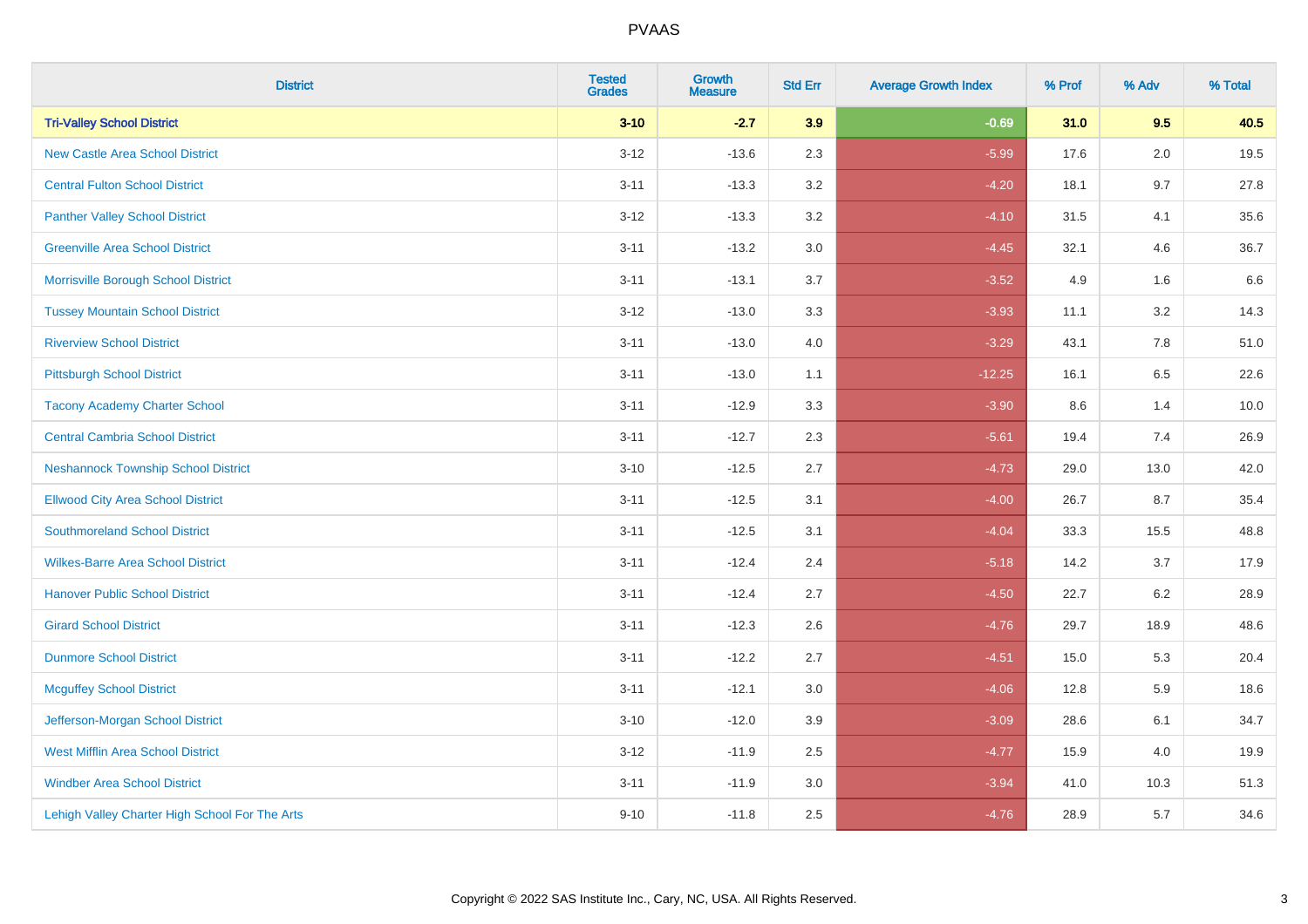| <b>District</b>                               | <b>Tested</b><br><b>Grades</b> | Growth<br><b>Measure</b> | <b>Std Err</b> | <b>Average Growth Index</b> | % Prof | % Adv   | % Total |
|-----------------------------------------------|--------------------------------|--------------------------|----------------|-----------------------------|--------|---------|---------|
| <b>Tri-Valley School District</b>             | $3 - 10$                       | $-2.7$                   | 3.9            | $-0.69$                     | 31.0   | 9.5     | 40.5    |
| <b>Derry Area School District</b>             | $3 - 11$                       | $-11.8$                  | 2.6            | $-4.53$                     | 34.8   | 6.1     | 40.9    |
| <b>Moniteau School District</b>               | $3 - 11$                       | $-11.8$                  | 2.9            | $-4.07$                     | 22.6   | $5.0\,$ | 27.6    |
| Jefferson County-Dubois AVTS                  | $9 - 11$                       | $-11.7$                  | 3.1            | $-3.72$                     | 17.6   | $2.8\,$ | 20.4    |
| <b>Williamsport Area School District</b>      | $3 - 11$                       | $-11.7$                  | 1.4            | $-8.29$                     | 18.2   | 10.5    | 28.7    |
| <b>Forbes Road School District</b>            | $3 - 11$                       | $-11.5$                  | 4.7            | $-2.43$                     | 23.1   | 10.3    | 33.3    |
| <b>Old Forge School District</b>              | $3 - 12$                       | $-11.3$                  | 3.1            | $-3.62$                     | 28.6   | 13.2    | 41.8    |
| <b>Burgettstown Area School District</b>      | $3 - 11$                       | $-11.2$                  | 3.2            | $-3.46$                     | 16.0   | 2.7     | 18.7    |
| <b>Mid Valley School District</b>             | $3 - 10$                       | $-11.1$                  | 2.7            | $-4.07$                     | 28.3   | 8.1     | 36.4    |
| Lackawanna Trail School District              | $3 - 10$                       | $-11.0$                  | 3.3            | $-3.35$                     | 13.1   | 18.0    | 31.2    |
| <b>York Co School Of Technology</b>           | $9 - 12$                       | $-10.9$                  | 1.6            | $-6.79$                     | 22.6   | 4.0     | 26.6    |
| <b>East Lycoming School District</b>          | $3 - 11$                       | $-10.9$                  | 2.1            | $-5.08$                     | 22.5   | 8.2     | 30.8    |
| Jim Thorpe Area School District               | $3 - 11$                       | $-10.9$                  | 2.4            | $-4.48$                     | 19.5   | 6.0     | 25.5    |
| <b>Ligonier Valley School District</b>        | $3 - 11$                       | $-10.8$                  | 3.1            | $-3.43$                     | 34.1   | 5.8     | 39.9    |
| <b>General Mclane School District</b>         | $3 - 11$                       | $-10.7$                  | 2.4            | $-4.40$                     | 34.0   | 15.6    | 49.6    |
| <b>Mohawk Area School District</b>            | $3 - 11$                       | $-10.5$                  | 2.8            | $-3.75$                     | 35.1   | 10.6    | 45.7    |
| <b>Kennett Consolidated School District</b>   | $3 - 11$                       | $-10.4$                  | 1.7            | $-6.27$                     | 28.7   | 14.0    | 42.7    |
| <b>Commodore Perry School District</b>        | $3 - 11$                       | $-10.4$                  | 4.5            | $-2.30$                     | 29.4   | 5.9     | 35.3    |
| <b>Hempfield Area School District</b>         | $3 - 12$                       | $-10.2$                  | 1.6            | $-6.37$                     | 28.1   | 19.2    | 47.3    |
| <b>Scranton School District</b>               | $3-12$                         | $-10.1$                  | 2.5            | $-4.04$                     | 20.0   | 7.7     | 27.7    |
| <b>Milton Area School District</b>            | $3 - 11$                       | $-10.1$                  | 2.5            | $-4.04$                     | 23.0   | 11.3    | 34.2    |
| <b>Lancaster School District</b>              | $3 - 12$                       | $-10.0$                  | 1.4            | $-7.22$                     | 9.0    | 3.9     | 12.8    |
| <b>Clarion-Limestone Area School District</b> | $3-12$                         | $-10.0$                  | 3.6            | $-2.76$                     | 28.3   | 20.0    | 48.3    |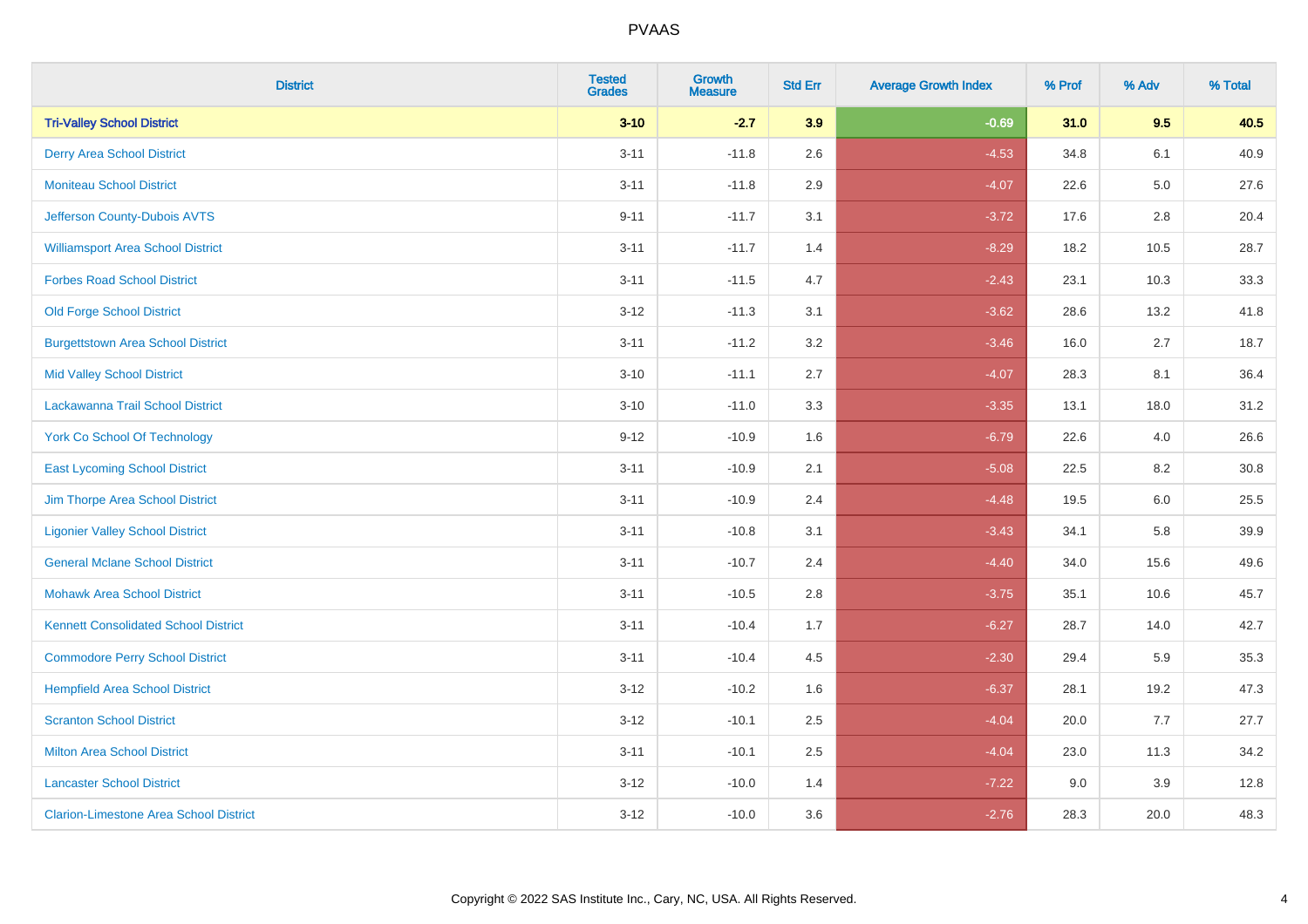| <b>District</b>                                | <b>Tested</b><br><b>Grades</b> | Growth<br><b>Measure</b> | <b>Std Err</b> | <b>Average Growth Index</b> | % Prof | % Adv | % Total |
|------------------------------------------------|--------------------------------|--------------------------|----------------|-----------------------------|--------|-------|---------|
| <b>Tri-Valley School District</b>              | $3 - 10$                       | $-2.7$                   | 3.9            | $-0.69$                     | 31.0   | 9.5   | 40.5    |
| <b>Deer Lakes School District</b>              | $3 - 11$                       | $-10.0$                  | 2.5            | $-4.02$                     | 27.7   | 9.9   | 37.6    |
| <b>Lawrence County CTC</b>                     | $10 - 11$                      | $-9.8$                   | 3.7            | $-2.68$                     | 7.3    | 0.0   | 7.3     |
| <b>Big Spring School District</b>              | $3 - 11$                       | $-9.8$                   | 2.3            | $-4.32$                     | 23.6   | 12.9  | 36.5    |
| <b>West York Area School District</b>          | $3 - 12$                       | $-9.8$                   | 2.7            | $-3.57$                     | 21.9   | 10.9  | 32.8    |
| <b>Mastery Charter School - Gratz Campus</b>   | $7 - 10$                       | $-9.5$                   | 4.6            | $-2.09$                     | 0.0    | 3.4   | 3.4     |
| Jamestown Area School District                 | $3 - 11$                       | $-9.5$                   | 4.1            | $-2.33$                     | 41.5   | 4.9   | 46.3    |
| <b>Antietam School District</b>                | $3 - 10$                       | $-9.5$                   | 3.7            | $-2.57$                     | 20.9   | 1.5   | 22.4    |
| <b>Coatesville Area School District</b>        | $3 - 11$                       | $-9.5$                   | 1.6            | $-5.81$                     | 12.8   | 3.3   | 16.2    |
| <b>Plum Borough School District</b>            | $3 - 11$                       | $-9.4$                   | 2.4            | $-3.98$                     | 32.9   | 27.4  | 60.4    |
| Insight PA Cyber Charter School                | $3 - 11$                       | $-9.4$                   | 5.8            | $-1.62$                     | 25.6   | 4.6   | 30.2    |
| <b>Western Beaver County School District</b>   | $3 - 11$                       | $-9.3$                   | 4.2            | $-2.20$                     | 45.1   | 3.9   | 49.0    |
| <b>Carbon Career &amp; Technical Institute</b> | $9 - 11$                       | $-9.3$                   | 3.2            | $-2.92$                     | 19.6   | 2.2   | 21.7    |
| <b>Chartiers Valley School District</b>        | $3 - 11$                       | $-9.1$                   | 2.1            | $-4.23$                     | 20.7   | 17.4  | 38.0    |
| <b>South Park School District</b>              | $3 - 11$                       | $-8.8$                   | 2.5            | $-3.46$                     | 28.1   | 17.0  | 45.2    |
| <b>Grove City Area School District</b>         | $3 - 12$                       | $-8.8$                   | 2.3            | $-3.89$                     | 25.6   | 16.4  | 42.0    |
| <b>Trinity Area School District</b>            | $3 - 11$                       | $-8.7$                   | 1.8            | $-4.87$                     | 20.9   | 9.8   | 30.8    |
| <b>Union City Area School District</b>         | $3-12$                         | $-8.7$                   | 3.3            | $-2.59$                     | 29.7   | 10.9  | 40.6    |
| <b>Shanksville-Stonycreek School District</b>  | $3 - 10$                       | $-8.6$                   | 5.5            | $-1.55$                     | 17.6   | 23.5  | 41.2    |
| Southern Columbia Area School District         | $3 - 11$                       | $-8.5$                   | 3.0            | $-2.83$                     | 30.5   | 12.8  | 43.3    |
| <b>Interboro School District</b>               | $3 - 12$                       | $-8.4$                   | 2.0            | $-4.27$                     | 27.6   | 6.4   | 34.1    |
| <b>Montoursville Area School District</b>      | $3 - 12$                       | $-8.4$                   | 2.6            | $-3.17$                     | 38.8   | 18.2  | 57.0    |
| Salisbury-Elk Lick School District             | $3 - 11$                       | $-8.4$                   | 5.8            | $-1.45$                     | 33.3   | 5.6   | 38.9    |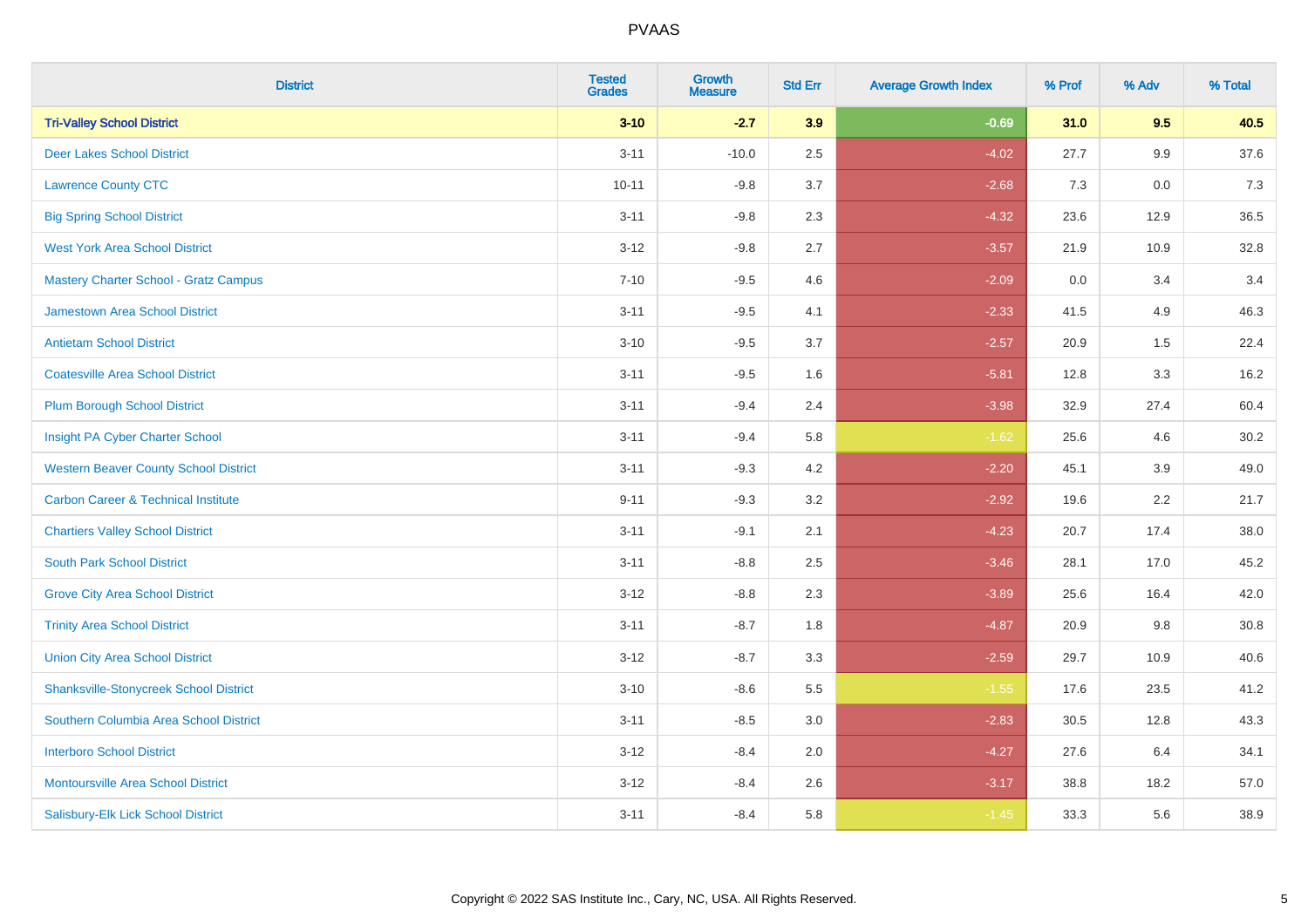| <b>District</b>                               | <b>Tested</b><br><b>Grades</b> | Growth<br><b>Measure</b> | <b>Std Err</b> | <b>Average Growth Index</b> | % Prof | % Adv | % Total |
|-----------------------------------------------|--------------------------------|--------------------------|----------------|-----------------------------|--------|-------|---------|
| <b>Tri-Valley School District</b>             | $3 - 10$                       | $-2.7$                   | 3.9            | $-0.69$                     | 31.0   | 9.5   | 40.5    |
| <b>Shikellamy School District</b>             | $3 - 10$                       | $-8.3$                   | 2.4            | $-3.42$                     | 20.8   | 18.5  | 39.2    |
| <b>Achievement House Charter School</b>       | $7 - 11$                       | $-8.2$                   | 3.6            | $-2.28$                     | 16.7   | 2.8   | 19.4    |
| <b>Pittston Area School District</b>          | $3 - 11$                       | $-8.2$                   | 2.2            | $-3.75$                     | 26.7   | 14.8  | 41.5    |
| <b>West Greene School District</b>            | $3 - 11$                       | $-8.1$                   | 3.9            | $-2.08$                     | 31.0   | 11.9  | 42.9    |
| Boys Latin Of Philadelphia Charter School     | $6 - 12$                       | $-8.0$                   | 2.7            | $-3.02$                     | 1.4    | 0.0   | 1.4     |
| Jenkintown School District                    | $3 - 11$                       | $-7.9$                   | 4.1            | $-1.92$                     | 34.1   | 27.3  | 61.4    |
| <b>Mount Carmel Area School District</b>      | $3 - 11$                       | $-7.9$                   | 2.3            | $-3.38$                     | 18.2   | 4.4   | 22.6    |
| Philadelphia City School District             | $3 - 12$                       | $-7.8$                   | 0.6            | $-13.43$                    | 16.4   | 6.5   | 22.9    |
| <b>Somerset Area School District</b>          | $3 - 11$                       | $-7.6$                   | 2.4            | $-3.17$                     | 21.0   | 14.5  | 35.5    |
| <b>Octorara Area School District</b>          | $3 - 11$                       | $-7.5$                   | 3.2            | $-2.35$                     | 26.1   | 17.0  | 43.2    |
| <b>Redbank Valley School District</b>         | $3 - 11$                       | $-7.5$                   | 3.1            | $-2.41$                     | 12.4   | 10.6  | 23.1    |
| <b>Blairsville-Saltsburg School District</b>  | $3 - 11$                       | $-7.5$                   | 2.8            | $-2.67$                     | 20.1   | 8.2   | 28.3    |
| <b>Bristol Township School District</b>       | $3 - 11$                       | $-7.4$                   | 1.4            | $-5.32$                     | 13.8   | 4.6   | 18.4    |
| <b>West Middlesex Area School District</b>    | $3 - 10$                       | $-7.4$                   | 3.5            | $-2.11$                     | 32.0   | 9.6   | 41.6    |
| Lincoln Leadership Academy Charter School     | $3 - 12$                       | $-7.4$                   | 3.7            | $-1.99$                     | 6.4    | 2.1   | 8.5     |
| Catasauqua Area School District               | $3 - 12$                       | $-7.3$                   | 2.8            | $-2.58$                     | 27.1   | 11.2  | 38.3    |
| <b>Innovative Arts Academy Charter School</b> | $6 - 11$                       | $-7.2$                   | 2.5            | $-2.83$                     | 2.0    | 0.0   | $2.0\,$ |
| <b>Keystone Oaks School District</b>          | $3 - 11$                       | $-7.2$                   | 2.3            | $-3.14$                     | 30.0   | 11.1  | 41.0    |
| <b>Karns City Area School District</b>        | $3 - 11$                       | $-7.2$                   | 2.6            | $-2.71$                     | 26.4   | 20.8  | 47.2    |
| Columbia-Montour AVTS                         | $9 - 10$                       | $-7.1$                   | 2.8            | $-2.52$                     | 19.5   | 3.2   | 22.7    |
| <b>Carmichaels Area School District</b>       | $3 - 10$                       | $-7.0$                   | 3.1            | $-2.30$                     | 17.8   | 9.6   | 27.4    |
| <b>Sto-Rox School District</b>                | $3 - 10$                       | $-7.0$                   | 3.5            | $-1.99$                     | 3.2    | 0.0   | 3.2     |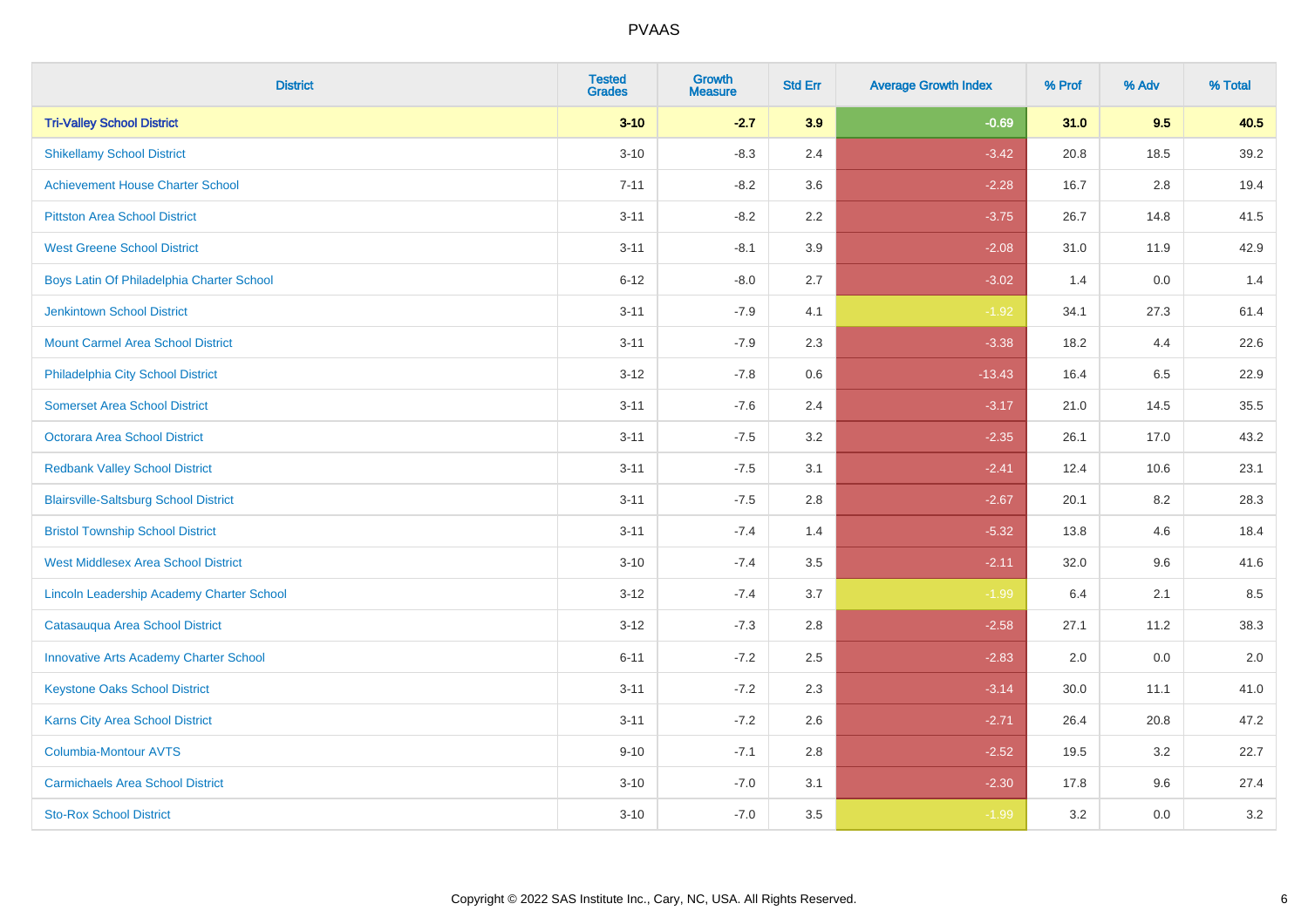| <b>District</b>                                        | <b>Tested</b><br><b>Grades</b> | Growth<br><b>Measure</b> | <b>Std Err</b> | <b>Average Growth Index</b> | % Prof | % Adv | % Total |
|--------------------------------------------------------|--------------------------------|--------------------------|----------------|-----------------------------|--------|-------|---------|
| <b>Tri-Valley School District</b>                      | $3 - 10$                       | $-2.7$                   | 3.9            | $-0.69$                     | 31.0   | 9.5   | 40.5    |
| <b>Berwick Area School District</b>                    | $3 - 11$                       | $-6.9$                   | 2.4            | $-2.84$                     | 22.3   | 11.5  | 33.8    |
| <b>Richland School District</b>                        | $3 - 11$                       | $-6.9$                   | 2.6            | $-2.63$                     | 40.1   | 20.9  | 61.0    |
| <b>Greensburg Salem School District</b>                | $3 - 11$                       | $-6.9$                   | $2.2\,$        | $-3.06$                     | 30.3   | 13.3  | 43.6    |
| <b>Corry Area School District</b>                      | $3 - 11$                       | $-6.8$                   | 2.3            | $-3.01$                     | 24.0   | 8.8   | 32.8    |
| <b>Greater Nanticoke Area School District</b>          | $3 - 12$                       | $-6.8$                   | 2.6            | $-2.58$                     | 15.2   | 8.9   | 24.1    |
| <b>Millersburg Area School District</b>                | $3 - 11$                       | $-6.6$                   | 3.4            | $-1.92$                     | 24.1   | 10.3  | 34.5    |
| <b>Sharon City School District</b>                     | $3 - 11$                       | $-6.5$                   | 2.3            | $-2.79$                     | 13.1   | 5.0   | 18.1    |
| <b>Keystone Education Center Charter School</b>        | $3 - 12$                       | $-6.5$                   | 5.1            | $-1.28$                     | 0.0    | 0.0   | 0.0     |
| <b>Union Area School District</b>                      | $3 - 11$                       | $-6.5$                   | 3.8            | $-1.70$                     | 30.6   | 12.2  | 42.9    |
| Perseus House Charter School Of Excellence             | $6 - 11$                       | $-6.4$                   | 2.6            | $-2.50$                     | 0.9    | 0.0   | 0.9     |
| <b>East Allegheny School District</b>                  | $3 - 11$                       | $-6.4$                   | 3.0            | $-2.11$                     | 21.0   | 7.4   | 28.4    |
| <b>Conemaugh Valley School District</b>                | $3 - 12$                       | $-6.3$                   | 4.1            | $-1.54$                     | 23.7   | 5.1   | 28.8    |
| <b>Wellsboro Area School District</b>                  | $3 - 11$                       | $-6.3$                   | 3.0            | $-2.08$                     | 24.4   | 13.4  | 37.8    |
| <b>Freedom Area School District</b>                    | $3 - 11$                       | $-6.3$                   | 3.1            | $-2.04$                     | 22.9   | 8.4   | 31.3    |
| <b>Riverside School District</b>                       | $3 - 11$                       | $-6.2$                   | 2.7            | $-2.33$                     | 20.8   | 17.0  | 37.7    |
| <b>Environmental Charter School At Frick Park</b>      | $3-9$                          | $-6.2$                   | 3.7            | $-1.67$                     | 25.9   | 3.4   | 29.3    |
| <b>Avonworth School District</b>                       | $3 - 10$                       | $-6.2$                   | 2.3            | $-2.68$                     | 35.9   | 14.1  | 50.0    |
| <b>Eastern York School District</b>                    | $3 - 11$                       | $-6.2$                   | 2.3            | $-2.70$                     | 27.8   | 18.5  | 46.4    |
| <b>Chester Charter Scholars Academy Charter School</b> | $3 - 12$                       | $-6.2$                   | 3.3            | $-1.88$                     | 2.2    | 0.0   | 2.2     |
| <b>Yough School District</b>                           | $3 - 10$                       | $-6.2$                   | 2.7            | $-2.27$                     | 28.9   | 8.8   | 37.7    |
| <b>Cambria Heights School District</b>                 | $3 - 10$                       | $-6.2$                   | 2.9            | $-2.11$                     | 25.0   | 13.0  | 38.0    |
| <b>Ridgway Area School District</b>                    | $3 - 11$                       | $-6.1$                   | 4.0            | $-1.53$                     | 42.2   | 15.6  | 57.8    |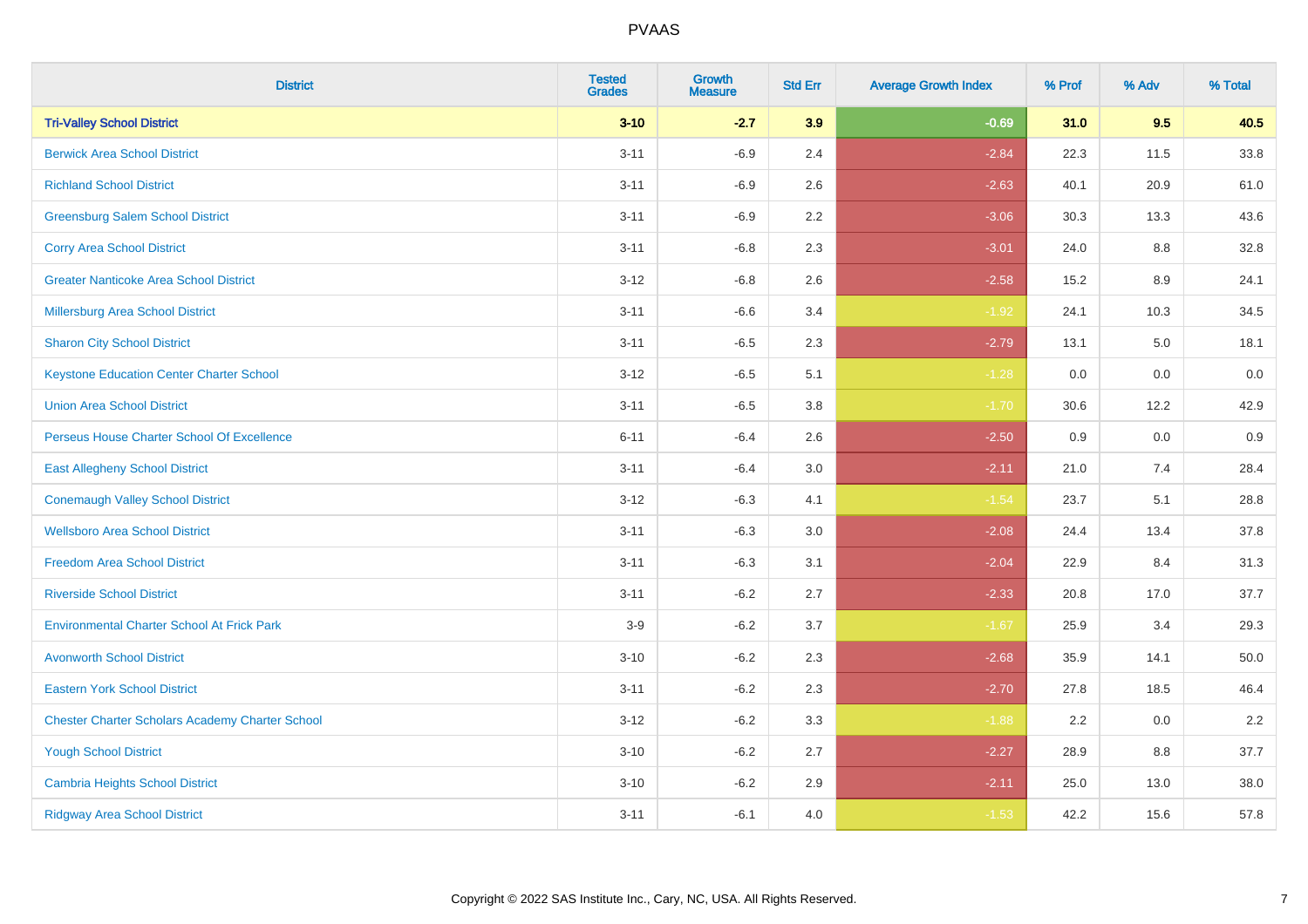| <b>District</b>                                 | <b>Tested</b><br><b>Grades</b> | Growth<br><b>Measure</b> | <b>Std Err</b> | <b>Average Growth Index</b> | % Prof | % Adv | % Total |
|-------------------------------------------------|--------------------------------|--------------------------|----------------|-----------------------------|--------|-------|---------|
| <b>Tri-Valley School District</b>               | $3 - 10$                       | $-2.7$                   | 3.9            | $-0.69$                     | 31.0   | 9.5   | 40.5    |
| <b>Montour School District</b>                  | $3 - 11$                       | $-6.1$                   | 2.1            | $-2.95$                     | 31.8   | 23.6  | 55.3    |
| <b>Elk Lake School District</b>                 | $3 - 11$                       | $-6.1$                   | 2.9            | $-2.12$                     | 26.3   | 11.6  | 37.9    |
| Mifflinburg Area School District                | $3 - 11$                       | $-6.0$                   | 2.1            | $-2.87$                     | 32.7   | 13.3  | 46.0    |
| <b>Gettysburg Area School District</b>          | $3 - 11$                       | $-6.0$                   | 2.0            | $-3.02$                     | 28.8   | 19.6  | 48.5    |
| <b>Westinghouse Arts Academy Charter School</b> | $9 - 10$                       | $-6.0$                   | 3.3            | $-1.81$                     | 20.2   | 8.9   | 29.1    |
| Southern Huntingdon County School District      | $3 - 11$                       | $-5.9$                   | 3.4            | $-1.76$                     | 32.8   | 4.9   | 37.7    |
| Lehigh Valley Academy Regional Charter School   | $3 - 11$                       | $-5.9$                   | 3.0            | $-1.98$                     | 20.0   | 7.7   | 27.7    |
| <b>Susquenita School District</b>               | $3 - 11$                       | $-5.9$                   | 2.6            | $-2.28$                     | 30.6   | 13.9  | 44.4    |
| <b>Bristol Borough School District</b>          | $3 - 12$                       | $-5.9$                   | 2.9            | $-2.00$                     | 27.8   | 3.3   | 31.1    |
| New Kensington-Arnold School District           | $3 - 11$                       | $-5.8$                   | 3.2            | $-1.80$                     | 10.8   | 1.2   | 12.0    |
| Montgomery Area School District                 | $3 - 11$                       | $-5.8$                   | 3.2            | $-1.83$                     | 25.0   | 11.5  | 36.5    |
| <b>Weatherly Area School District</b>           | $3 - 11$                       | $-5.8$                   | 4.0            | $-1.44$                     | 32.1   | 8.9   | 41.1    |
| <b>Rochester Area School District</b>           | $3 - 11$                       | $-5.7$                   | 3.9            | $-1.45$                     | 14.9   | 2.1   | 17.0    |
| Selinsgrove Area School District                | $3 - 12$                       | $-5.7$                   | 2.1            | $-2.74$                     | 25.4   | 13.9  | 39.2    |
| <b>Harmony Area School District</b>             | $3 - 10$                       | $-5.7$                   | 5.0            | $-1.13$                     | 33.3   | 0.0   | 33.3    |
| Mechanicsburg Area School District              | $3 - 11$                       | $-5.7$                   | 1.6            | $-3.48$                     | 35.1   | 16.0  | 51.2    |
| Renaissance Academy Charter School              | $3 - 11$                       | $-5.6$                   | 3.1            | $-1.79$                     | 28.4   | 18.5  | 46.9    |
| <b>City CHS</b>                                 | $10 - 11$                      | $-5.6$                   | 2.4            | $-2.34$                     | 15.9   | 1.5   | 17.4    |
| <b>Millville Area School District</b>           | $3 - 12$                       | $-5.6$                   | 4.4            | $-1.26$                     | 31.4   | 11.4  | 42.9    |
| <b>Chambersburg Area School District</b>        | $3 - 11$                       | $-5.6$                   | 1.3            | $-4.42$                     | 24.2   | 15.2  | 39.4    |
| <b>Wyoming Valley West School District</b>      | $3 - 11$                       | $-5.5$                   | 2.3            | $-2.38$                     | 22.2   | 9.2   | 31.4    |
| <b>Elizabeth Forward School District</b>        | $3 - 11$                       | $-5.5$                   | 2.5            | $-2.25$                     | 32.2   | 12.8  | 45.0    |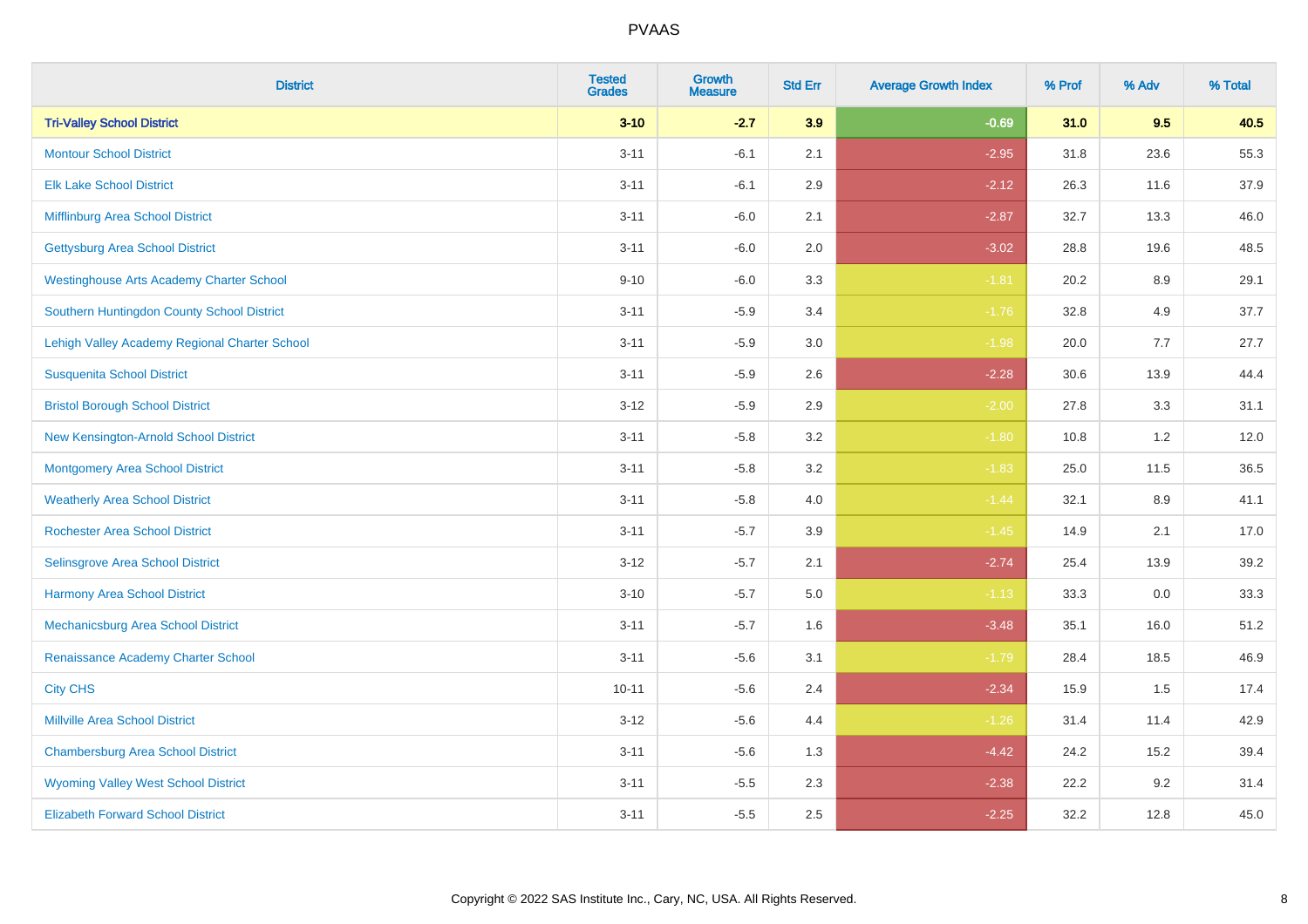| <b>District</b>                                                       | <b>Tested</b><br><b>Grades</b> | Growth<br><b>Measure</b> | <b>Std Err</b> | <b>Average Growth Index</b> | % Prof | % Adv | % Total |
|-----------------------------------------------------------------------|--------------------------------|--------------------------|----------------|-----------------------------|--------|-------|---------|
| <b>Tri-Valley School District</b>                                     | $3 - 10$                       | $-2.7$                   | 3.9            | $-0.69$                     | 31.0   | 9.5   | 40.5    |
| <b>Wyoming Area School District</b>                                   | $3 - 10$                       | $-5.5$                   | 2.5            | $-2.21$                     | 32.0   | 9.6   | 41.6    |
| <b>Baldwin-Whitehall School District</b>                              | $3 - 11$                       | $-5.5$                   | 1.9            | $-2.93$                     | 32.0   | 14.7  | 46.7    |
| <b>Riverside Beaver County School District</b>                        | $3 - 11$                       | $-5.5$                   | 2.7            | $-2.03$                     | 35.8   | 23.2  | 59.0    |
| <b>Cornell School District</b>                                        | $3 - 11$                       | $-5.5$                   | 4.6            | $-1.20$                     | 11.3   | 3.2   | 14.5    |
| <b>Pottsgrove School District</b>                                     | $3 - 11$                       | $-5.5$                   | 2.0            | $-2.78$                     | 28.6   | 10.3  | 38.8    |
| <b>Mount Pleasant Area School District</b>                            | $3 - 11$                       | $-5.4$                   | 2.3            | $-2.37$                     | 33.3   | 8.7   | 42.0    |
| <b>North East School District</b>                                     | $3 - 11$                       | $-5.3$                   | 2.7            | $-1.97$                     | 31.7   | 24.8  | 56.4    |
| <b>Wissahickon School District</b>                                    | $3 - 10$                       | $-5.3$                   | 1.7            | $-3.14$                     | 27.5   | 29.0  | 56.6    |
| <b>Steelton-Highspire School District</b>                             | $3 - 11$                       | $-5.3$                   | 3.2            | $-1.65$                     | 13.9   | 0.0   | 13.9    |
| <b>Connellsville Area School District</b>                             | $3 - 11$                       | $-5.3$                   | 2.0            | $-2.67$                     | 24.2   | 5.0   | 29.1    |
| Schuylkill Haven Area School District                                 | $3 - 11$                       | $-5.3$                   | 2.7            | $-1.96$                     | 22.2   | 11.6  | 33.8    |
| <b>Central Dauphin School District</b>                                | $3 - 11$                       | $-5.2$                   | 1.2            | $-4.24$                     | 29.3   | 8.7   | 38.0    |
| <b>Carlisle Area School District</b>                                  | $3 - 11$                       | $-5.2$                   | 1.7            | $-2.99$                     | 28.0   | 19.3  | 47.3    |
| <b>Moshannon Valley School District</b>                               | $3 - 10$                       | $-5.1$                   | 4.6            | $-1.12$                     | 25.0   | 12.5  | 37.5    |
| <b>Southern Fulton School District</b>                                | $3 - 11$                       | $-5.1$                   | 4.0            | $-1.29$                     | 21.7   | 13.0  | 34.8    |
| Preparatory Charter School Of Mathematics, Science, Tech, And Careers | $9 - 10$                       | $-5.1$                   | 2.5            | $-2.03$                     | 6.3    | 1.4   | 7.7     |
| <b>Propel Charter School-Homestead</b>                                | $3 - 11$                       | $-5.0$                   | 3.9            | $-1.27$                     | 7.3    | 0.0   | 7.3     |
| <b>Northeast Bradford School District</b>                             | $3 - 10$                       | $-5.0$                   | 3.7            | $-1.35$                     | 30.6   | 4.8   | 35.5    |
| <b>Canon-Mcmillan School District</b>                                 | $3 - 11$                       | $-5.0$                   | 1.5            | $-3.25$                     | 30.8   | 28.5  | 59.3    |
| <b>Titusville Area School District</b>                                | $3 - 11$                       | $-5.0$                   | 2.5            | $-1.98$                     | 26.5   | 6.8   | 33.3    |
| <b>Cameron County School District</b>                                 | $3 - 12$                       | $-5.0$                   | 4.4            | $-1.12$                     | 34.9   | 4.8   | 39.7    |
| <b>Pottsville Area School District</b>                                | $3 - 12$                       | $-4.9$                   | 2.1            | $-2.36$                     | 21.8   | 7.9   | 29.6    |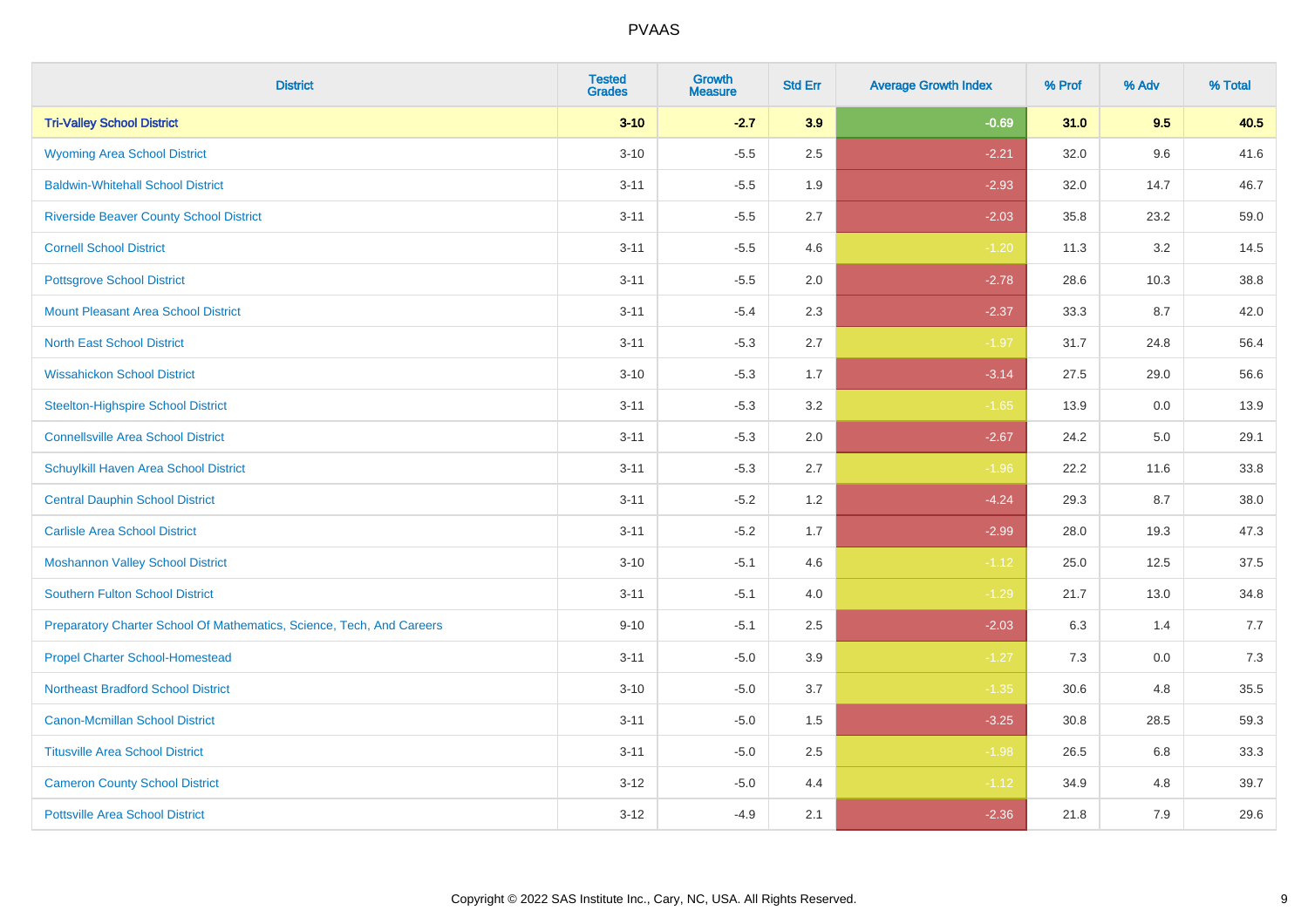| <b>District</b>                              | <b>Tested</b><br><b>Grades</b> | <b>Growth</b><br><b>Measure</b> | <b>Std Err</b> | <b>Average Growth Index</b> | % Prof | % Adv | % Total |
|----------------------------------------------|--------------------------------|---------------------------------|----------------|-----------------------------|--------|-------|---------|
| <b>Tri-Valley School District</b>            | $3 - 10$                       | $-2.7$                          | 3.9            | $-0.69$                     | 31.0   | 9.5   | 40.5    |
| East Stroudsburg Area School District        | $3 - 11$                       | $-4.9$                          | 1.4            | $-3.38$                     | 22.7   | 12.5  | 35.2    |
| North Schuylkill School District             | $3 - 11$                       | $-4.7$                          | 2.2            | $-2.16$                     | 20.2   | 11.7  | 31.9    |
| <b>Troy Area School District</b>             | $3 - 10$                       | $-4.7$                          | 3.2            | $-1.46$                     | 22.8   | 16.5  | 39.2    |
| <b>Shenandoah Valley School District</b>     | $3 - 11$                       | $-4.5$                          | 3.5            | $-1.29$                     | 14.3   | 0.0   | 14.3    |
| <b>Susquehanna Community School District</b> | $3 - 11$                       | $-4.5$                          | 3.8            | $-1.19$                     | 31.9   | 8.8   | 40.7    |
| Penn Cambria School District                 | $3 - 11$                       | $-4.5$                          | 2.4            | $-1.86$                     | 27.3   | 15.8  | 43.2    |
| <b>Erie City School District</b>             | $3 - 12$                       | $-4.5$                          | 1.4            | $-3.09$                     | 13.4   | 6.7   | 20.1    |
| <b>Bethlehem Area School District</b>        | $3 - 11$                       | $-4.5$                          | 1.1            | $-3.91$                     | 20.4   | 11.3  | 31.7    |
| <b>Bethel Park School District</b>           | $3 - 11$                       | $-4.4$                          | 1.7            | $-2.62$                     | 40.1   | 27.3  | 67.4    |
| <b>Governor Mifflin School District</b>      | $3 - 11$                       | $-4.4$                          | 1.6            | $-2.69$                     | 30.3   | 7.7   | 38.0    |
| Pocono Mountain School District              | $3 - 12$                       | $-4.3$                          | 1.8            | $-2.43$                     | 35.5   | 17.1  | 52.6    |
| <b>Quakertown Community School District</b>  | $3 - 12$                       | $-4.3$                          | 1.5            | $-2.79$                     | 33.8   | 20.1  | 53.8    |
| <b>Charleroi School District</b>             | $3 - 11$                       | $-4.3$                          | 2.7            | $-1.55$                     | 22.2   | 15.9  | 38.1    |
| <b>Woodland Hills School District</b>        | $3 - 12$                       | $-4.2$                          | 2.5            | $-1.66$                     | 10.1   | 1.4   | 11.5    |
| Urban Pathways 6-12 Charter School           | $6 - 11$                       | $-4.1$                          | 5.7            | $-0.72$                     | 0.0    | 0.0   | 0.0     |
| Southern Lehigh School District              | $3 - 11$                       | $-4.1$                          | 2.1            | $-1.94$                     | 39.3   | 28.0  | 67.2    |
| <b>Kiski Area School District</b>            | $3 - 11$                       | $-4.0$                          | 2.0            | $-1.99$                     | 23.1   | 18.2  | 41.3    |
| <b>Towanda Area School District</b>          | $3 - 11$                       | $-4.0$                          | 2.6            | $-1.52$                     | 24.8   | 9.9   | 34.8    |
| <b>Valley Grove School District</b>          | $3 - 10$                       | $-4.0$                          | 5.5            | $-0.72$                     | 68.4   | 15.8  | 84.2    |
| <b>Springfield Township School District</b>  | $3 - 11$                       | $-3.9$                          | 3.1            | $-1.27$                     | 37.2   | 30.8  | 68.1    |
| <b>Monessen City School District</b>         | $3 - 10$                       | $-3.9$                          | 5.6            | $-0.69$                     | 21.0   | 10.5  | 31.6    |
| <b>Dauphin County Technical School</b>       | $9 - 11$                       | $-3.9$                          | 2.3            | $-1.67$                     | 18.3   | 11.1  | 29.3    |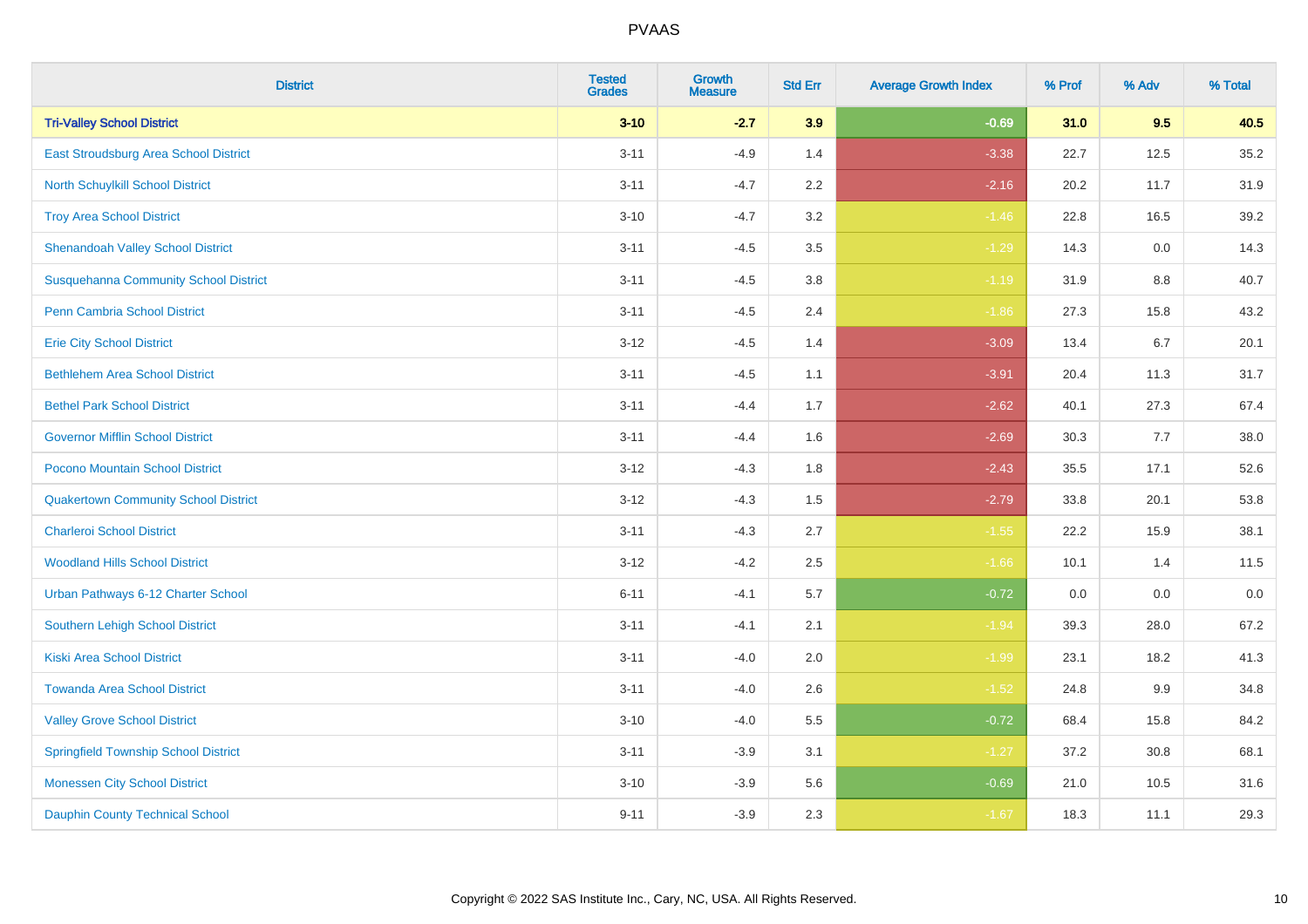| <b>District</b>                                         | <b>Tested</b><br><b>Grades</b> | Growth<br><b>Measure</b> | <b>Std Err</b> | <b>Average Growth Index</b> | % Prof | % Adv   | % Total |
|---------------------------------------------------------|--------------------------------|--------------------------|----------------|-----------------------------|--------|---------|---------|
| <b>Tri-Valley School District</b>                       | $3 - 10$                       | $-2.7$                   | 3.9            | $-0.69$                     | 31.0   | 9.5     | 40.5    |
| <b>Slippery Rock Area School District</b>               | $3 - 11$                       | $-3.8$                   | 2.5            | $-1.56$                     | 30.8   | 21.9    | 52.7    |
| <b>Universal Audenried Charter School</b>               | $9 - 11$                       | $-3.8$                   | 2.5            | $-1.53$                     | 3.0    | 0.5     | 3.5     |
| <b>Laurel Highlands School District</b>                 | $3 - 11$                       | $-3.8$                   | 2.3            | $-1.63$                     | 20.9   | 14.6    | 35.4    |
| <b>Franklin Area School District</b>                    | $3 - 11$                       | $-3.7$                   | 2.6            | $-1.43$                     | 30.5   | 5.9     | 36.4    |
| <b>Parkland School District</b>                         | $3 - 11$                       | $-3.7$                   | 1.2            | $-3.17$                     | 31.4   | 30.6    | 62.0    |
| <b>Chester-Upland School District</b>                   | $3 - 11$                       | $-3.6$                   | 2.6            | $-1.38$                     | 1.6    | $0.0\,$ | 1.6     |
| <b>Sugar Valley Rural Charter School</b>                | $3 - 11$                       | $-3.6$                   | 3.7            | $-0.98$                     | 10.3   | 0.0     | 10.3    |
| <b>Owen J Roberts School District</b>                   | $3 - 11$                       | $-3.5$                   | 1.5            | $-2.27$                     | 36.8   | 24.4    | 61.2    |
| <b>Greater Johnstown School District</b>                | $3 - 11$                       | $-3.5$                   | 2.4            | $-1.45$                     | 10.3   | 1.3     | 11.5    |
| Middletown Area School District                         | $3 - 11$                       | $-3.4$                   | 2.4            | $-1.44$                     | 34.3   | 15.2    | 49.4    |
| <b>Propel Charter School-Montour</b>                    | $3 - 10$                       | $-3.4$                   | 3.6            | $-0.93$                     | 7.7    | 0.0     | 7.7     |
| <b>Mahanoy Area School District</b>                     | $3 - 10$                       | $-3.4$                   | 3.1            | $-1.07$                     | 21.4   | $8.6\,$ | 30.0    |
| <b>Crestwood School District</b>                        | $3 - 11$                       | $-3.4$                   | 2.2            | $-1.52$                     | 33.1   | 21.7    | 54.9    |
| Center For Student Learning Charter School At Pennsbury | $6 - 12$                       | $-3.3$                   | 6.0            | $-0.55$                     | 23.1   | 0.0     | 23.1    |
| <b>Roberto Clemente Charter School</b>                  | $3-12$                         | $-3.3$                   | 4.1            | $-0.79$                     | 22.7   | 4.6     | 27.3    |
| <b>Pleasant Valley School District</b>                  | $3 - 11$                       | $-3.3$                   | 1.8            | $-1.80$                     | 28.5   | 10.4    | 39.0    |
| <b>Twin Valley School District</b>                      | $3 - 12$                       | $-3.2$                   | 1.9            | $-1.68$                     | 38.8   | 19.8    | 58.6    |
| <b>Northwest Area School District</b>                   | $3 - 10$                       | $-3.2$                   | 3.3            | $-0.97$                     | 30.4   | 13.0    | 43.5    |
| <b>Susq-Cyber Charter School</b>                        | $9 - 11$                       | $-3.2$                   | 5.8            | $-0.54$                     | 23.8   | 4.8     | 28.6    |
| <b>Oxford Area School District</b>                      | $3 - 11$                       | $-3.1$                   | 1.8            | $-1.77$                     | 27.5   | 14.5    | 42.0    |
| <b>Reynolds School District</b>                         | $3 - 10$                       | $-3.0$                   | 3.5            | $-0.87$                     | 27.3   | 9.1     | 36.4    |
| <b>KIPP Dubois Charter School</b>                       | $9 - 10$                       | $-3.0$                   | 3.1            | $-0.95$                     | 10.0   | 0.0     | 10.0    |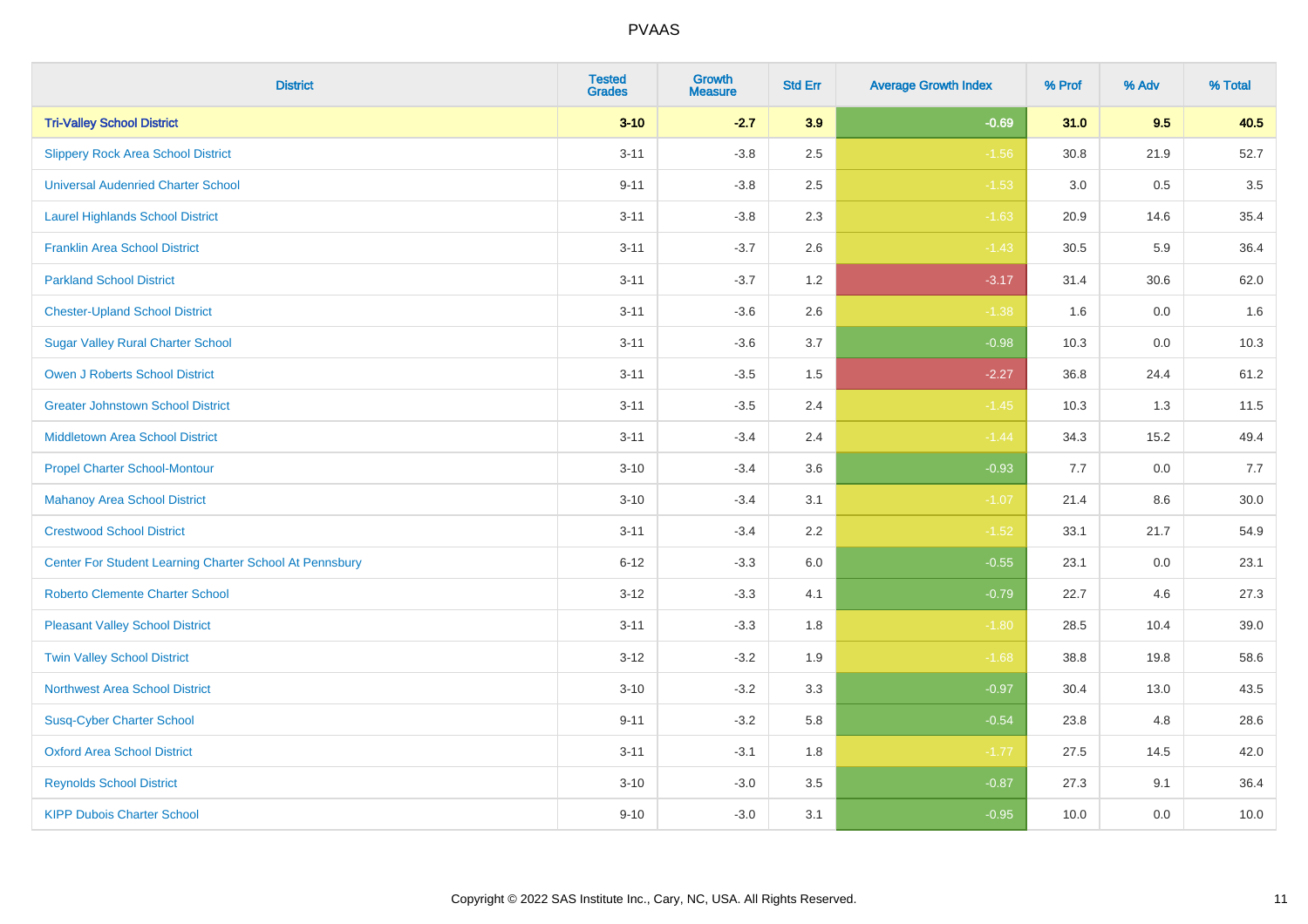| <b>District</b>                             | <b>Tested</b><br><b>Grades</b> | <b>Growth</b><br><b>Measure</b> | <b>Std Err</b> | <b>Average Growth Index</b> | % Prof | % Adv   | % Total |
|---------------------------------------------|--------------------------------|---------------------------------|----------------|-----------------------------|--------|---------|---------|
| <b>Tri-Valley School District</b>           | $3 - 10$                       | $-2.7$                          | 3.9            | $-0.69$                     | 31.0   | 9.5     | 40.5    |
| <b>Northgate School District</b>            | $3 - 11$                       | $-3.0$                          | 3.4            | $-0.85$                     | 35.6   | $6.8\,$ | 42.4    |
| <b>Beaver Area School District</b>          | $3 - 10$                       | $-3.0$                          | 2.5            | $-1.16$                     | 25.8   | 27.8    | 53.6    |
| <b>Minersville Area School District</b>     | $3 - 11$                       | $-2.9$                          | 3.4            | $-0.86$                     | 27.4   | 9.7     | 37.1    |
| <b>Boyertown Area School District</b>       | $3 - 11$                       | $-2.9$                          | 1.4            | $-2.06$                     | 30.8   | 22.6    | 53.4    |
| <b>Bucks County Technical High School</b>   | $9 - 10$                       | $-2.9$                          | 2.2            | $-1.29$                     | 27.7   | 10.4    | 38.2    |
| <b>Rose Tree Media School District</b>      | $3 - 10$                       | $-2.8$                          | 2.1            | $-1.33$                     | 35.2   | 29.6    | 64.8    |
| <b>Carbondale Area School District</b>      | $3 - 10$                       | $-2.8$                          | 3.2            | $-0.87$                     | 27.5   | 2.9     | 30.4    |
| <b>Uniontown Area School District</b>       | $3 - 11$                       | $-2.8$                          | 3.1            | $-0.91$                     | 31.7   | 7.3     | 39.0    |
| <b>Dubois Area School District</b>          | $3 - 11$                       | $-2.8$                          | 2.0            | $-1.37$                     | 35.5   | 19.0    | 54.6    |
| <b>Tri-Valley School District</b>           | $3 - 10$                       | $-2.7$                          | 3.9            | $-0.69$                     | 31.0   | 9.5     | 40.5    |
| Hatboro-Horsham School District             | $3 - 11$                       | $-2.7$                          | 1.6            | $-1.65$                     | 27.9   | 17.9    | 45.8    |
| Hollidaysburg Area School District          | $3 - 11$                       | $-2.7$                          | 1.6            | $-1.64$                     | 32.6   | 15.2    | 47.8    |
| <b>Shamokin Area School District</b>        | $3 - 11$                       | $-2.6$                          | 2.5            | $-1.06$                     | 19.6   | 9.8     | 29.3    |
| <b>Nazareth Area School District</b>        | $3 - 11$                       | $-2.5$                          | 1.7            | $-1.53$                     | 29.2   | 24.6    | 53.8    |
| <b>Mount Union Area School District</b>     | $3 - 10$                       | $-2.5$                          | 2.8            | $-0.89$                     | 19.8   | 5.8     | 25.6    |
| Northwestern Lehigh School District         | $3 - 11$                       | $-2.4$                          | 2.1            | $-1.14$                     | 41.7   | 17.9    | 59.5    |
| <b>Wyomissing Area School District</b>      | $3-12$                         | $-2.4$                          | 2.6            | $-0.92$                     | 25.6   | 28.1    | 53.7    |
| <b>Southeastern Greene School District</b>  | $3 - 10$                       | $-2.3$                          | 4.4            | $-0.53$                     | 29.0   | 9.7     | 38.7    |
| <b>York Academy Regional Charter School</b> | $3 - 11$                       | $-2.3$                          | 4.4            | $-0.52$                     | 23.5   | 2.0     | 25.5    |
| <b>Conneaut School District</b>             | $3 - 12$                       | $-2.3$                          | 2.6            | $-0.91$                     | 27.4   | 9.7     | 37.1    |
| Mastery Charter School - Shoemaker Campus   | $7 - 10$                       | $-2.3$                          | 2.8            | $-0.81$                     | 10.1   | 3.7     | 13.8    |
| Northern Bedford County School District     | $3 - 11$                       | $-2.3$                          | 3.3            | $-0.69$                     | 26.2   | 16.9    | 43.1    |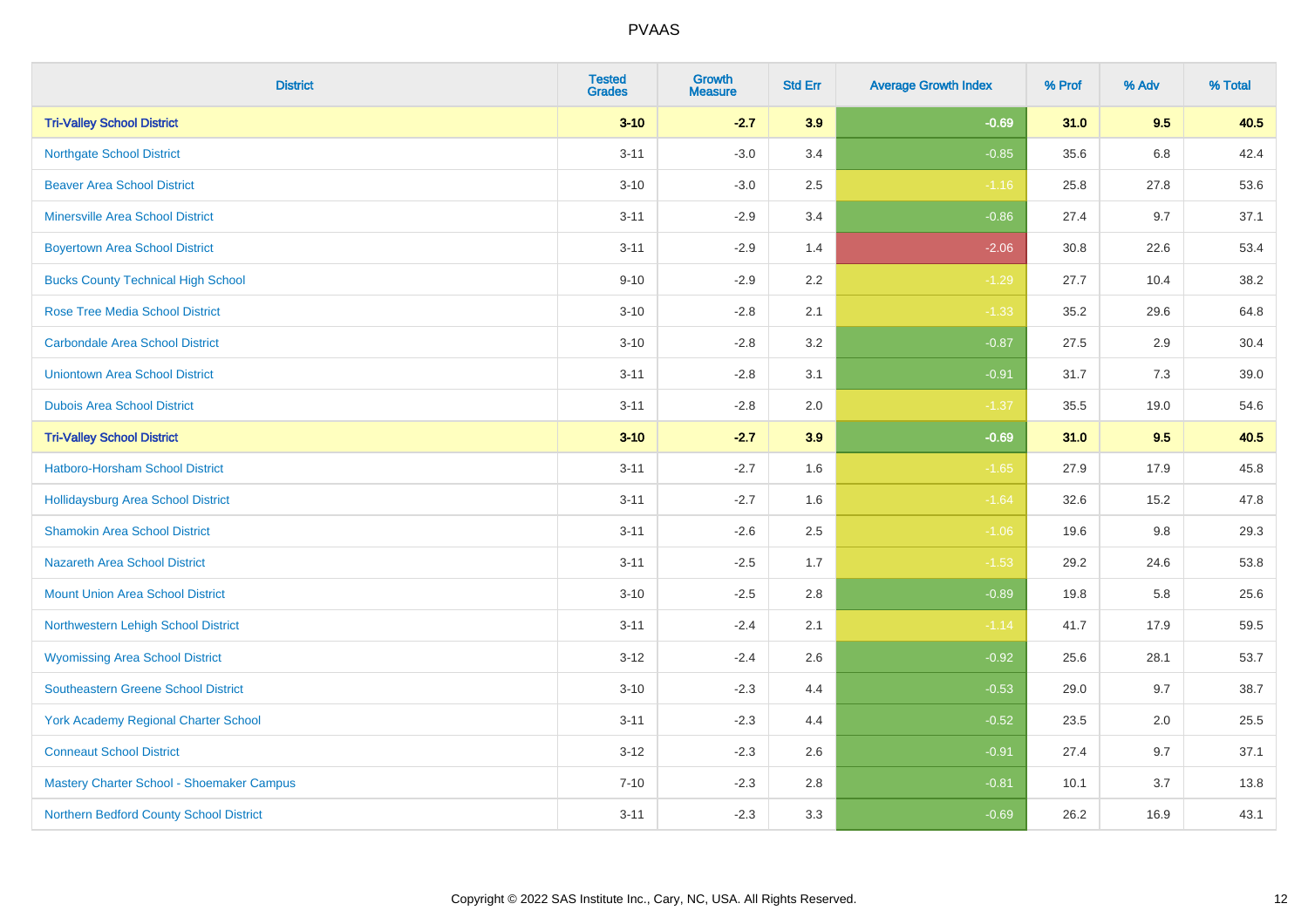| <b>District</b>                                   | <b>Tested</b><br><b>Grades</b> | Growth<br><b>Measure</b> | <b>Std Err</b> | <b>Average Growth Index</b> | % Prof | % Adv   | % Total |
|---------------------------------------------------|--------------------------------|--------------------------|----------------|-----------------------------|--------|---------|---------|
| <b>Tri-Valley School District</b>                 | $3 - 10$                       | $-2.7$                   | 3.9            | $-0.69$                     | 31.0   | 9.5     | 40.5    |
| <b>West Chester Area School District</b>          | $3 - 11$                       | $-2.1$                   | 1.2            | $-1.83$                     | 36.4   | 23.2    | 59.6    |
| New Brighton Area School District                 | $3 - 11$                       | $-2.1$                   | 3.2            | $-0.65$                     | 31.5   | 11.1    | 42.6    |
| Propel Charter School - Braddock Hills            | $3 - 11$                       | $-2.1$                   | 3.3            | $-0.63$                     | 4.8    | $3.2\,$ | 8.1     |
| <b>Shaler Area School District</b>                | $3 - 11$                       | $-2.1$                   | 1.8            | $-1.18$                     | 32.0   | 13.0    | 45.0    |
| <b>Carlynton School District</b>                  | $3 - 11$                       | $-2.0$                   | 3.2            | $-0.62$                     | 27.9   | 5.2     | 33.1    |
| Penns Manor Area School District                  | $3-12$                         | $-1.9$                   | 3.5            | $-0.55$                     | 24.2   | $3.8\,$ | 28.0    |
| <b>Allegheny Valley School District</b>           | $3 - 11$                       | $-1.9$                   | 3.9            | $-0.48$                     | 31.8   | 11.4    | 43.2    |
| <b>Lakeview School District</b>                   | $3 - 11$                       | $-1.9$                   | 3.5            | $-0.53$                     | 41.5   | 12.3    | 53.8    |
| <b>Farrell Area School District</b>               | $3 - 11$                       | $-1.9$                   | 4.2            | $-0.44$                     | 9.3    | 11.6    | 20.9    |
| <b>Chichester School District</b>                 | $3 - 11$                       | $-1.8$                   | 4.2            | $-0.44$                     | 40.0   | 14.0    | 54.0    |
| <b>Bradford Area School District</b>              | $3 - 12$                       | $-1.8$                   | 2.3            | $-0.79$                     | 31.2   | 16.7    | 47.9    |
| <b>Forest Area School District</b>                | $3 - 11$                       | $-1.8$                   | 4.7            | $-0.37$                     | 18.9   | 15.1    | 34.0    |
| <b>Mastery Charter High School-Lenfest Campus</b> | $7 - 11$                       | $-1.8$                   | 5.8            | $-0.30$                     | 26.3   | 0.0     | 26.3    |
| <b>Albert Gallatin Area School District</b>       | $3 - 11$                       | $-1.7$                   | 2.3            | $-0.72$                     | 31.9   | 20.7    | 52.7    |
| <b>Clairton City School District</b>              | $3 - 11$                       | $-1.6$                   | 5.0            | $-0.32$                     | 3.8    | 0.5     | 4.4     |
| <b>Burrell School District</b>                    | $3 - 11$                       | $-1.5$                   | 3.3            | $-0.44$                     | 27.8   | 17.7    | 45.6    |
| <b>Clearfield Area School District</b>            | $3 - 10$                       | $-1.3$                   | 3.7            | $-0.34$                     | 43.9   | 24.6    | 68.4    |
| <b>Highlands School District</b>                  | $3 - 11$                       | $-1.3$                   | 2.3            | $-0.55$                     | 32.6   | 10.5    | 43.0    |
| <b>Bangor Area School District</b>                | $3 - 12$                       | $-1.2$                   | 2.0            | $-0.60$                     | 25.8   | 12.7    | 38.5    |
| <b>Forest City Regional School District</b>       | $3 - 12$                       | $-1.2$                   | 3.6            | $-0.33$                     | 26.5   | 8.2     | 34.7    |
| <b>Lebanon School District</b>                    | $3 - 11$                       | $-1.2$                   | 1.9            | $-0.63$                     | 15.2   | 6.4     | 21.6    |
| <b>Claysburg-Kimmel School District</b>           | $3 - 11$                       | $-1.2$                   | 5.2            | $-0.22$                     | 5.0    | 0.0     | $5.0\,$ |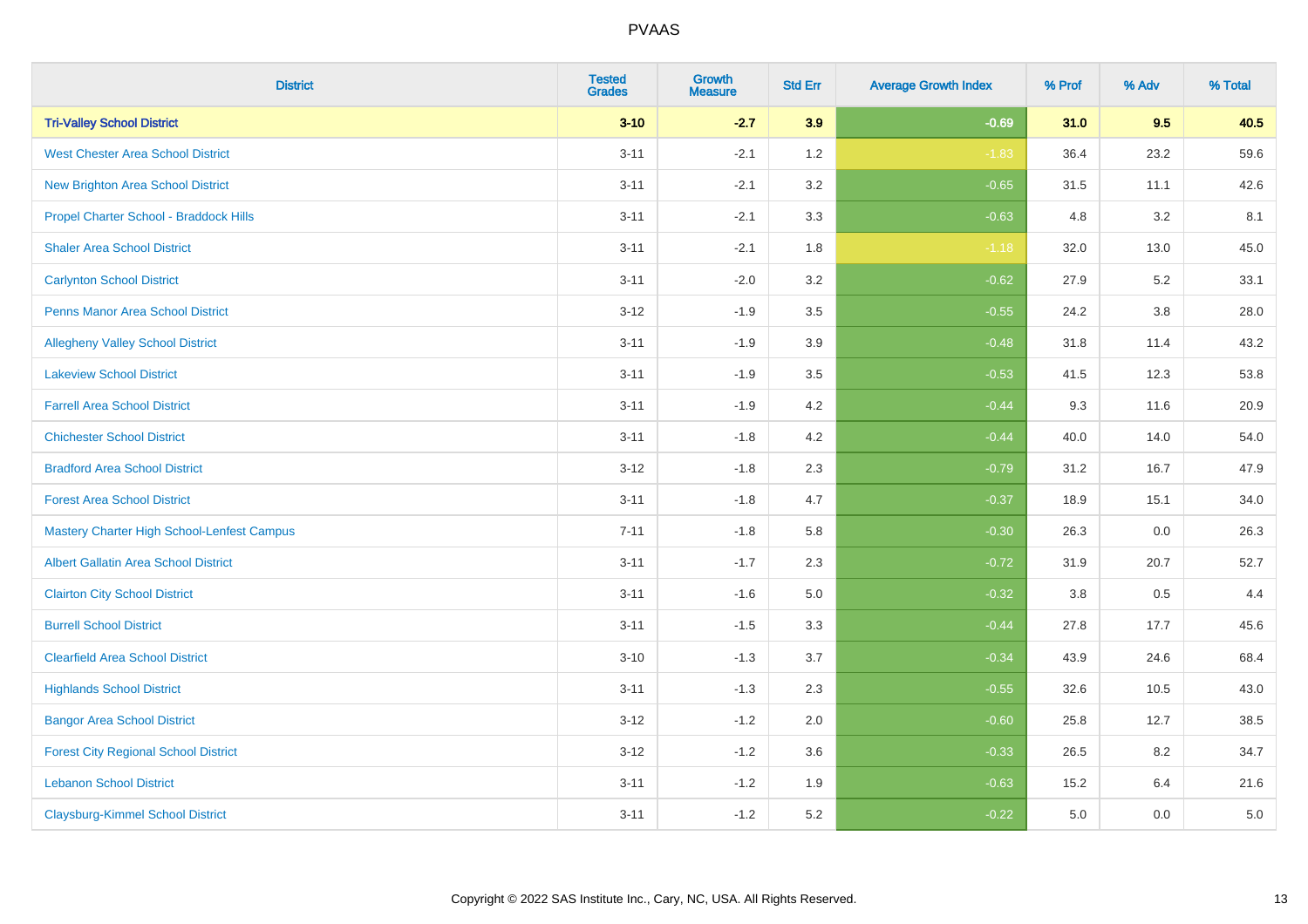| <b>District</b>                           | <b>Tested</b><br><b>Grades</b> | <b>Growth</b><br><b>Measure</b> | <b>Std Err</b> | <b>Average Growth Index</b> | % Prof | % Adv | % Total |
|-------------------------------------------|--------------------------------|---------------------------------|----------------|-----------------------------|--------|-------|---------|
| <b>Tri-Valley School District</b>         | $3 - 10$                       | $-2.7$                          | 3.9            | $-0.69$                     | 31.0   | 9.5   | 40.5    |
| <b>Columbia Borough School District</b>   | $3 - 12$                       | $-1.1$                          | 3.6            | $-0.31$                     | 17.2   | 1.7   | 19.0    |
| <b>Ferndale Area School District</b>      | $3 - 10$                       | $-1.1$                          | 4.1            | $-0.27$                     | 21.0   | 7.9   | 29.0    |
| <b>Norwin School District</b>             | $3 - 11$                       | $-1.1$                          | 1.6            | $-0.70$                     | 37.7   | 27.6  | 65.2    |
| <b>Evergreen Community Charter School</b> | $6 - 11$                       | $-1.1$                          | 4.7            | $-0.23$                     | 34.6   | 26.9  | 61.5    |
| <b>Pine Grove Area School District</b>    | $3 - 11$                       | $-1.1$                          | 3.0            | $-0.36$                     | 29.5   | 14.3  | 43.8    |
| <b>Everett Area School District</b>       | $3 - 11$                       | $-1.1$                          | 3.1            | $-0.34$                     | 34.2   | 13.2  | 47.4    |
| <b>Schuylkill Valley School District</b>  | $3 - 11$                       | $-1.0$                          | 2.2            | $-0.47$                     | 29.8   | 20.2  | 50.0    |
| <b>Westmont Hilltop School District</b>   | $3 - 11$                       | $-1.0$                          | 2.8            | $-0.36$                     | 33.3   | 14.7  | 48.0    |
| South Eastern School District             | $3 - 11$                       | $-1.0$                          | 1.8            | $-0.55$                     | 36.4   | 17.1  | 53.5    |
| <b>Exeter Township School District</b>    | $3 - 11$                       | $-1.0$                          | 1.7            | $-0.58$                     | 27.2   | 15.6  | 42.8    |
| South Allegheny School District           | $3 - 11$                       | $-0.9$                          | 3.1            | $-0.30$                     | 23.8   | 2.5   | 26.2    |
| <b>Palmerton Area School District</b>     | $3 - 11$                       | $-0.9$                          | 2.7            | $-0.34$                     | 34.3   | 14.3  | 48.6    |
| <b>Blacklick Valley School District</b>   | $3 - 11$                       | $-0.9$                          | 3.9            | $-0.23$                     | 7.7    | 7.7   | 15.4    |
| <b>Cranberry Area School District</b>     | $3 - 12$                       | $-0.9$                          | 3.1            | $-0.29$                     | 25.5   | 9.7   | 35.2    |
| <b>MaST Community Charter School</b>      | $3 - 10$                       | $-0.9$                          | 2.5            | $-0.34$                     | 25.0   | 21.6  | 46.6    |
| Lehigh Career & Technical Institute       | $10 - 12$                      | $-0.7$                          | 6.3            | $-0.11$                     | 36.4   | 4.6   | 40.9    |
| Jeannette City School District            | $3 - 11$                       | $-0.7$                          | 3.4            | $-0.20$                     | 26.8   | 4.1   | 30.9    |
| <b>Fort Cherry School District</b>        | $3 - 10$                       | $-0.7$                          | 3.1            | $-0.21$                     | 30.6   | 14.1  | 44.7    |
| Northern Lebanon School District          | $3 - 11$                       | $-0.7$                          | 2.3            | $-0.29$                     | 18.8   | 6.8   | 25.6    |
| South Side Area School District           | $3 - 11$                       | $-0.6$                          | 3.1            | $-0.19$                     | 24.0   | 28.0  | 52.0    |
| <b>Fairfield Area School District</b>     | $3 - 11$                       | $-0.5$                          | 3.6            | $-0.13$                     | 43.9   | 6.1   | 50.0    |
| <b>Portage Area School District</b>       | $3 - 10$                       | $-0.5$                          | 3.3            | $-0.14$                     | 27.0   | 20.6  | 47.6    |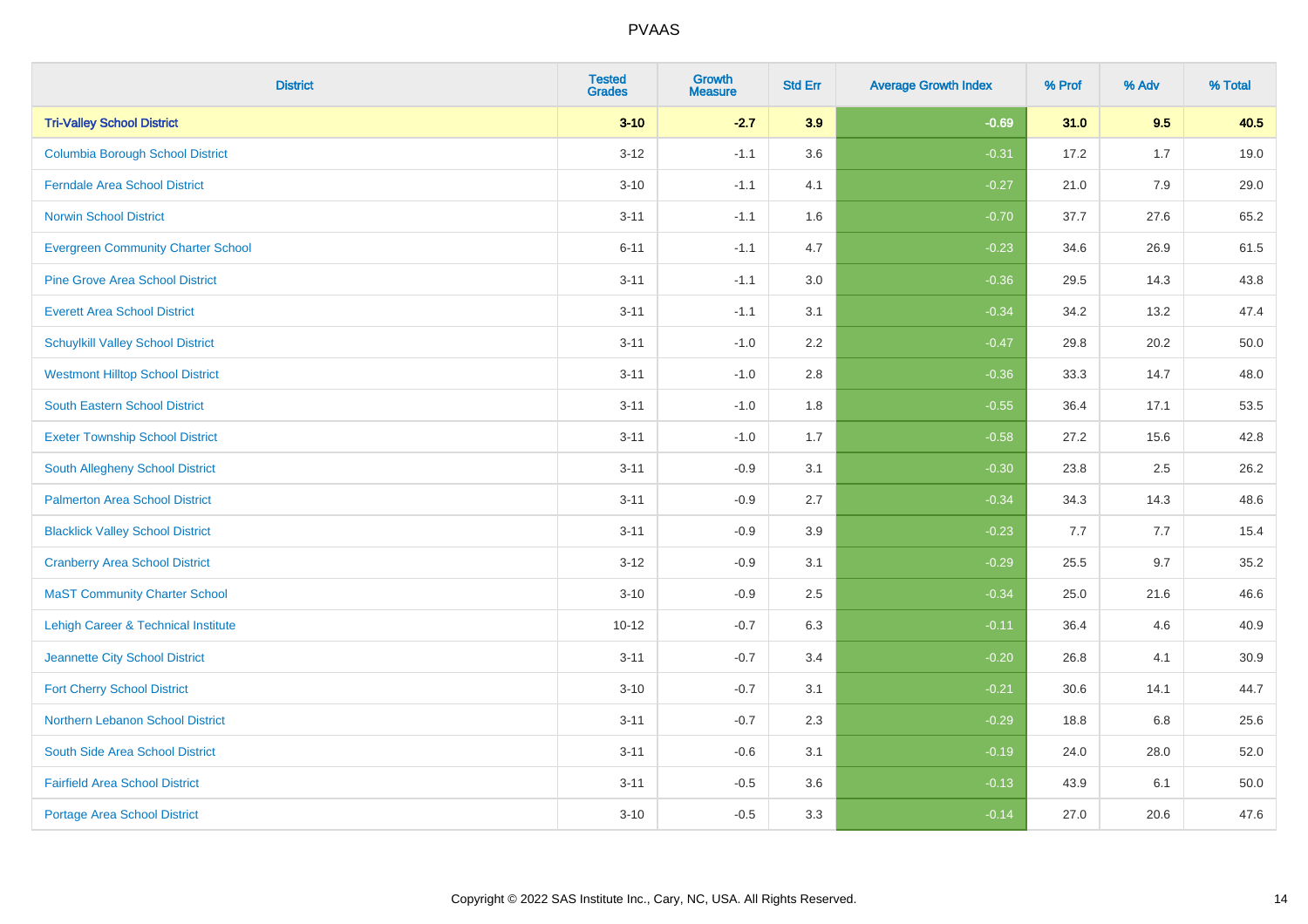| <b>District</b>                                  | <b>Tested</b><br><b>Grades</b> | <b>Growth</b><br><b>Measure</b> | <b>Std Err</b> | <b>Average Growth Index</b> | % Prof | % Adv | % Total |
|--------------------------------------------------|--------------------------------|---------------------------------|----------------|-----------------------------|--------|-------|---------|
| <b>Tri-Valley School District</b>                | $3 - 10$                       | $-2.7$                          | 3.9            | $-0.69$                     | 31.0   | 9.5   | 40.5    |
| <b>Otto-Eldred School District</b>               | $3 - 11$                       | $-0.5$                          | 3.5            | $-0.13$                     | 35.8   | 10.5  | 46.3    |
| <b>Brockway Area School District</b>             | $3 - 11$                       | $-0.4$                          | 3.5            | $-0.11$                     | 41.2   | 13.8  | 55.0    |
| <b>Central Greene School District</b>            | $3 - 11$                       | $-0.4$                          | 2.5            | $-0.15$                     | 27.8   | 14.8  | 42.6    |
| <b>Northern Cambria School District</b>          | $3 - 11$                       | $-0.3$                          | 3.4            | $-0.09$                     | 26.5   | 1.2   | 27.7    |
| <b>Wilson Area School District</b>               | $3 - 11$                       | $-0.3$                          | 2.4            | $-0.12$                     | 35.4   | 14.6  | 50.0    |
| <b>Greencastle-Antrim School District</b>        | $3 - 11$                       | $-0.3$                          | 2.0            | $-0.14$                     | 30.9   | 22.2  | 53.1    |
| <b>Harrisburg City School District</b>           | $3 - 11$                       | $-0.2$                          | 2.0            | $-0.11$                     | 6.0    | 2.0   | 8.0     |
| <b>Freeport Area School District</b>             | $3 - 10$                       | $-0.2$                          | 2.1            | $-0.10$                     | 37.4   | 29.8  | 67.2    |
| Southern Tioga School District                   | $3 - 11$                       | $-0.1$                          | 2.8            | $-0.03$                     | 26.3   | 10.3  | 36.6    |
| <b>Warren County School District</b>             | $3 - 11$                       | $-0.1$                          | 1.6            | $-0.06$                     | 26.7   | 9.7   | 36.4    |
| <b>Penn Hills School District</b>                | $3 - 11$                       | 0.0                             | 2.4            | 0.02                        | 18.4   | 7.1   | 25.6    |
| Altoona Area School District                     | $3 - 12$                       | 0.1                             | 1.5            | 0.07                        | 29.0   | 13.8  | 42.8    |
| Community Academy Of Philadelphia Charter School | $3 - 11$                       | 0.1                             | 2.6            | 0.06                        | 9.7    | 2.6   | 12.4    |
| <b>Garnet Valley School District</b>             | $3 - 10$                       | 0.2                             | 1.7            | 0.13                        | 34.9   | 26.4  | 61.3    |
| <b>Central Columbia School District</b>          | $3 - 12$                       | 0.3                             | 2.3            | 0.12                        | 25.4   | 37.6  | 63.0    |
| <b>Ridley School District</b>                    | $3 - 12$                       | 0.3                             | 1.6            | 0.21                        | 32.0   | 10.7  | 42.6    |
| <b>Shippensburg Area School District</b>         | $3 - 11$                       | 0.5                             | 1.8            | 0.26                        | 23.5   | 22.8  | 46.3    |
| <b>Wilson School District</b>                    | $3 - 12$                       | 0.5                             | 1.5            | 0.32                        | 30.4   | 25.5  | 55.9    |
| Pennsylvania Cyber Charter School                | $3 - 11$                       | 0.6                             | 1.5            | 0.37                        | 20.8   | 8.1   | 28.9    |
| <b>Hamburg Area School District</b>              | $3 - 11$                       | 0.6                             | 2.4            | 0.25                        | 28.0   | 15.5  | 43.6    |
| <b>New Foundations Charter School</b>            | $3 - 11$                       | 0.6                             | 2.2            | 0.29                        | 22.4   | 4.0   | 26.4    |
| <b>Tech Freire Charter School</b>                | $9 - 11$                       | 0.7                             | 2.5            | 0.27                        | 3.6    | 0.0   | 3.6     |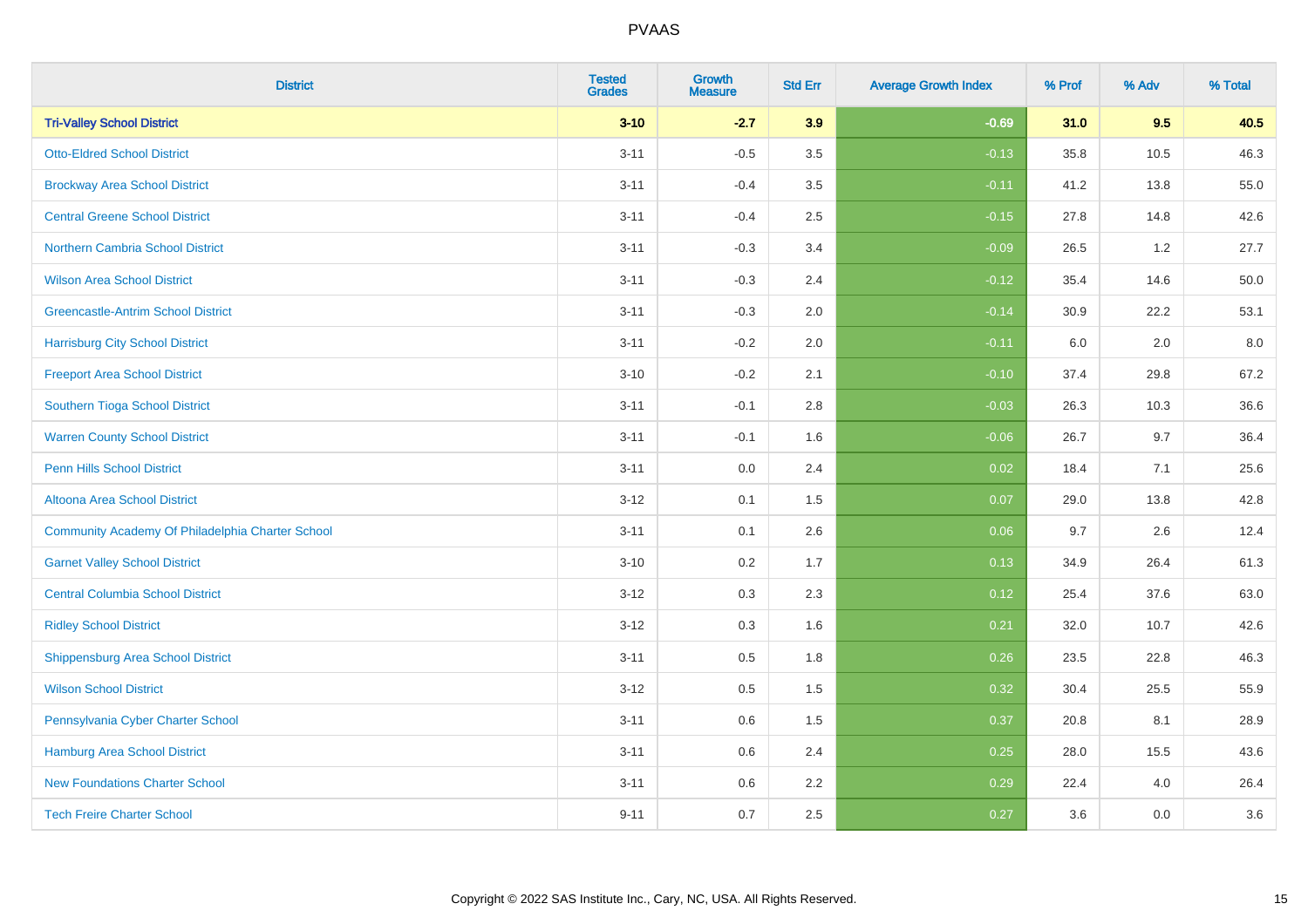| <b>District</b>                                    | <b>Tested</b><br><b>Grades</b> | Growth<br><b>Measure</b> | <b>Std Err</b> | <b>Average Growth Index</b> | % Prof | % Adv   | % Total  |
|----------------------------------------------------|--------------------------------|--------------------------|----------------|-----------------------------|--------|---------|----------|
| <b>Tri-Valley School District</b>                  | $3 - 10$                       | $-2.7$                   | 3.9            | $-0.69$                     | 31.0   | 9.5     | 40.5     |
| <b>Jersey Shore Area School District</b>           | $3 - 11$                       | 0.7                      | 2.5            | 0.27                        | 39.3   | 13.6    | 52.9     |
| <b>Seneca Valley School District</b>               | $3 - 11$                       | 0.8                      | 1.4            | 0.54                        | 40.6   | 25.2    | 65.8     |
| <b>Marion Center Area School District</b>          | $3 - 10$                       | 0.8                      | 2.9            | 0.27                        | 23.3   | 11.1    | 34.4     |
| <b>Hopewell Area School District</b>               | $3 - 11$                       | 0.8                      | 2.6            | 0.31                        | 34.5   | 12.4    | 46.9     |
| <b>Tidioute Community Charter School</b>           | $3 - 11$                       | 0.8                      | 4.4            | 0.19                        | 18.1   | $6.9\,$ | 25.0     |
| Daniel Boone Area School District                  | $3 - 12$                       | 0.9                      | 1.9            | 0.46                        | 28.9   | 22.0    | 51.0     |
| <b>Abington School District</b>                    | $3 - 10$                       | 0.9                      | 1.6            | 0.57                        | 29.7   | 28.7    | 58.4     |
| <b>Upper Adams School District</b>                 | $3 - 11$                       | 0.9                      | 2.5            | 0.37                        | 33.0   | 17.0    | 50.0     |
| South Williamsport Area School District            | $3 - 10$                       | 0.9                      | 3.1            | 0.31                        | 38.4   | 11.6    | $50.0\,$ |
| <b>Bensalem Township School District</b>           | $3 - 11$                       | 1.0                      | 1.6            | 0.63                        | 24.3   | 10.7    | 34.9     |
| <b>Tulpehocken Area School District</b>            | $3 - 12$                       | 1.0                      | 4.9            | 0.20                        | 11.5   | 23.1    | 34.6     |
| <b>Wattsburg Area School District</b>              | $3 - 11$                       | 1.0                      | 2.7            | 0.36                        | 20.4   | 12.4    | 32.7     |
| <b>Annville-Cleona School District</b>             | $3 - 12$                       | 1.1                      | 2.4            | 0.45                        | 34.8   | 13.6    | 48.5     |
| <b>Upper Moreland Township School District</b>     | $3 - 11$                       | 1.1                      | 2.0            | 0.56                        | 24.8   | 26.6    | 51.3     |
| <b>North Star School District</b>                  | $3 - 11$                       | 1.1                      | 3.3            | 0.34                        | 26.2   | 20.0    | 46.2     |
| Philadelphia Electrical & Tech Charter High School | $10 - 10$                      | 1.2                      | 2.6            | 0.45                        | 0.9    | 0.0     | 0.9      |
| <b>Springfield School District</b>                 | $3 - 11$                       | 1.2                      | 1.7            | 0.69                        | 31.8   | 25.2    | 56.9     |
| <b>Penn-Delco School District</b>                  | $3 - 11$                       | 1.3                      | 1.8            | 0.75                        | 26.5   | 12.6    | 39.1     |
| <b>Brentwood Borough School District</b>           | $3 - 11$                       | 1.3                      | 3.0            | 0.44                        | 20.2   | 16.0    | 36.2     |
| <b>MaST Community Charter School II</b>            | $3 - 10$                       | 1.4                      | 3.0            | 0.45                        | 16.1   | 4.6     | 20.7     |
| <b>Oley Valley School District</b>                 | $3 - 11$                       | 1.4                      | 2.4            | 0.56                        | 37.4   | 23.9    | 61.4     |
| <b>Reach Cyber Charter School</b>                  | $3 - 11$                       | 1.4                      | 3.6            | 0.40                        | 32.9   | 15.2    | 48.1     |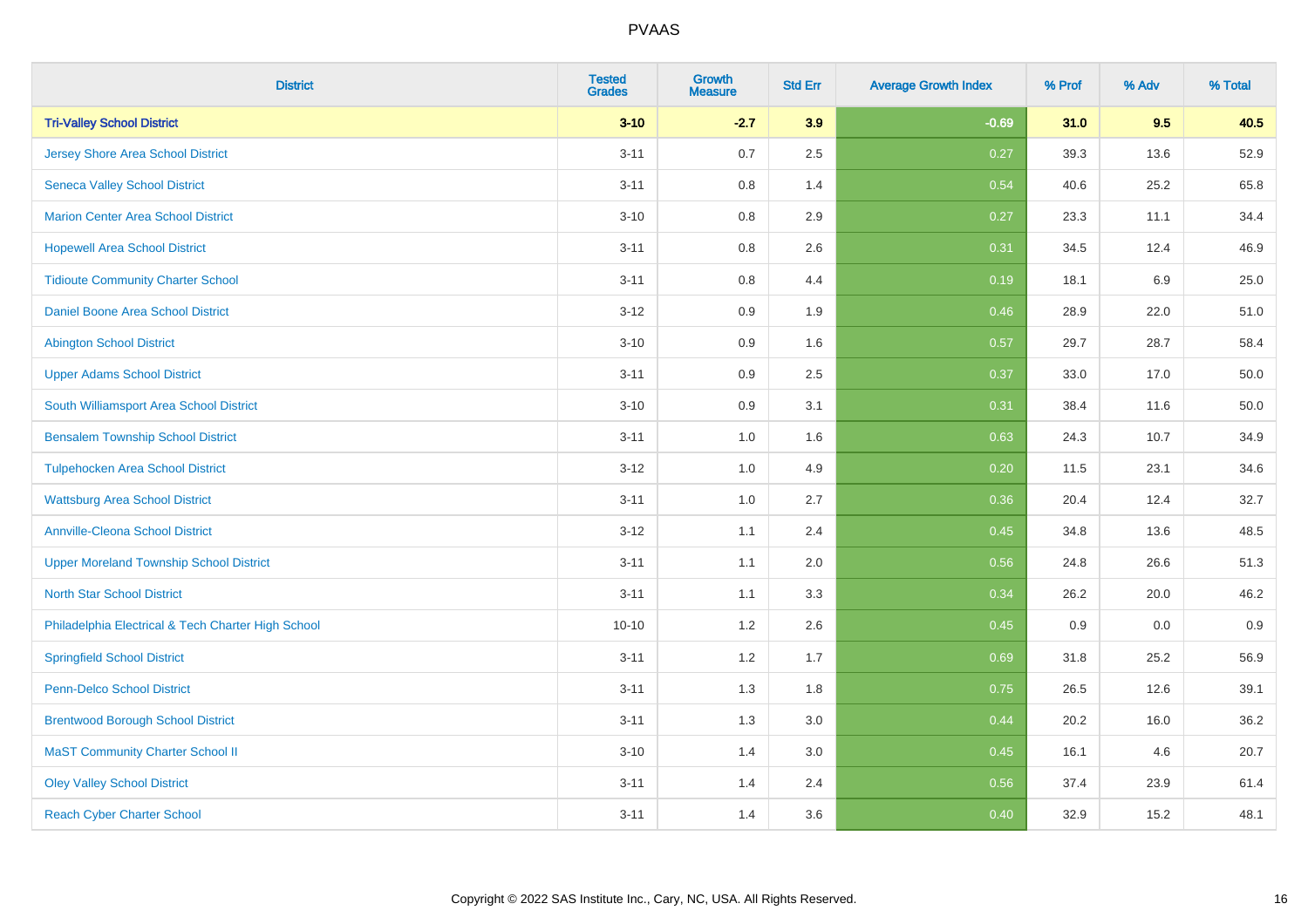| <b>District</b>                           | <b>Tested</b><br><b>Grades</b> | Growth<br><b>Measure</b> | <b>Std Err</b> | <b>Average Growth Index</b> | % Prof | % Adv | % Total |
|-------------------------------------------|--------------------------------|--------------------------|----------------|-----------------------------|--------|-------|---------|
| <b>Tri-Valley School District</b>         | $3 - 10$                       | $-2.7$                   | 3.9            | $-0.69$                     | 31.0   | 9.5   | 40.5    |
| <b>Tunkhannock Area School District</b>   | $3 - 11$                       | 1.4                      | 2.0            | 0.71                        | 29.8   | 18.1  | 47.9    |
| <b>Haverford Township School District</b> | $3 - 11$                       | 1.4                      | 1.4            | 1.05                        | 36.7   | 26.3  | 63.0    |
| <b>Centennial School District</b>         | $3 - 10$                       | 1.5                      | 1.5            | 0.98                        | 23.6   | 12.4  | 36.0    |
| <b>Moon Area School District</b>          | $3 - 11$                       | 1.5                      | 1.8            | 0.86                        | 34.5   | 25.5  | 60.0    |
| <b>Avella Area School District</b>        | $3 - 12$                       | 1.6                      | 4.7            | 0.34                        | 34.8   | 7.2   | 42.0    |
| Juniata Valley School District            | $3 - 11$                       | 1.6                      | 3.2            | 0.51                        | 23.1   | 9.4   | 32.5    |
| Shenango Area School District             | $3 - 11$                       | 1.7                      | 3.2            | 0.52                        | 41.4   | 13.8  | 55.3    |
| <b>Lewisburg Area School District</b>     | $3 - 11$                       | 1.7                      | 2.4            | 0.72                        | 35.9   | 35.9  | 71.8    |
| <b>Forest Hills School District</b>       | $3 - 11$                       | 1.8                      | $2.5\,$        | 0.71                        | 28.8   | 10.3  | 39.1    |
| West Jefferson Hills School District      | $3 - 11$                       | 1.9                      | 1.9            | 0.99                        | 34.8   | 27.3  | 62.1    |
| <b>Pottstown School District</b>          | $3 - 12$                       | 2.0                      | 2.2            | 0.88                        | 19.4   | 6.2   | 25.6    |
| <b>Blackhawk School District</b>          | $3 - 11$                       | 2.0                      | 2.3            | 0.87                        | 34.6   | 20.7  | 55.3    |
| <b>Bethlehem-Center School District</b>   | $3 - 10$                       | 2.1                      | 3.5            | 0.59                        | 32.3   | 4.6   | 36.9    |
| Esperanza Academy Charter School          | $4 - 11$                       | 2.1                      | 2.1            | 1.01                        | 14.2   | 3.6   | 17.8    |
| <b>Upper Dublin School District</b>       | $3 - 12$                       | 2.1                      | 1.8            | 1.19                        | 34.7   | 30.0  | 64.7    |
| <b>Solanco School District</b>            | $3 - 11$                       | 2.2                      | 1.8            | 1.18                        | 27.2   | 15.0  | 42.3    |
| <b>Mercer Area School District</b>        | $3 - 11$                       | 2.2                      | 3.1            | 0.70                        | 24.4   | 11.8  | 36.2    |
| <b>Belmont Charter School</b>             | $3 - 10$                       | 2.2                      | 3.4            | 0.64                        | 5.3    | 1.8   | 7.0     |
| <b>West Shore School District</b>         | $3 - 12$                       | 2.2                      | 1.3            | 1.68                        | 31.8   | 15.2  | 47.1    |
| Mt Lebanon School District                | $3 - 11$                       | 2.4                      | 1.3            | 1.79                        | 39.3   | 37.4  | 76.8    |
| <b>Conestoga Valley School District</b>   | $3 - 11$                       | 2.4                      | 1.7            | 1.43                        | 35.0   | 23.5  | 58.5    |
| <b>South Western School District</b>      | $3 - 12$                       | 2.5                      | 1.7            | 1.48                        | 36.2   | 19.7  | 55.9    |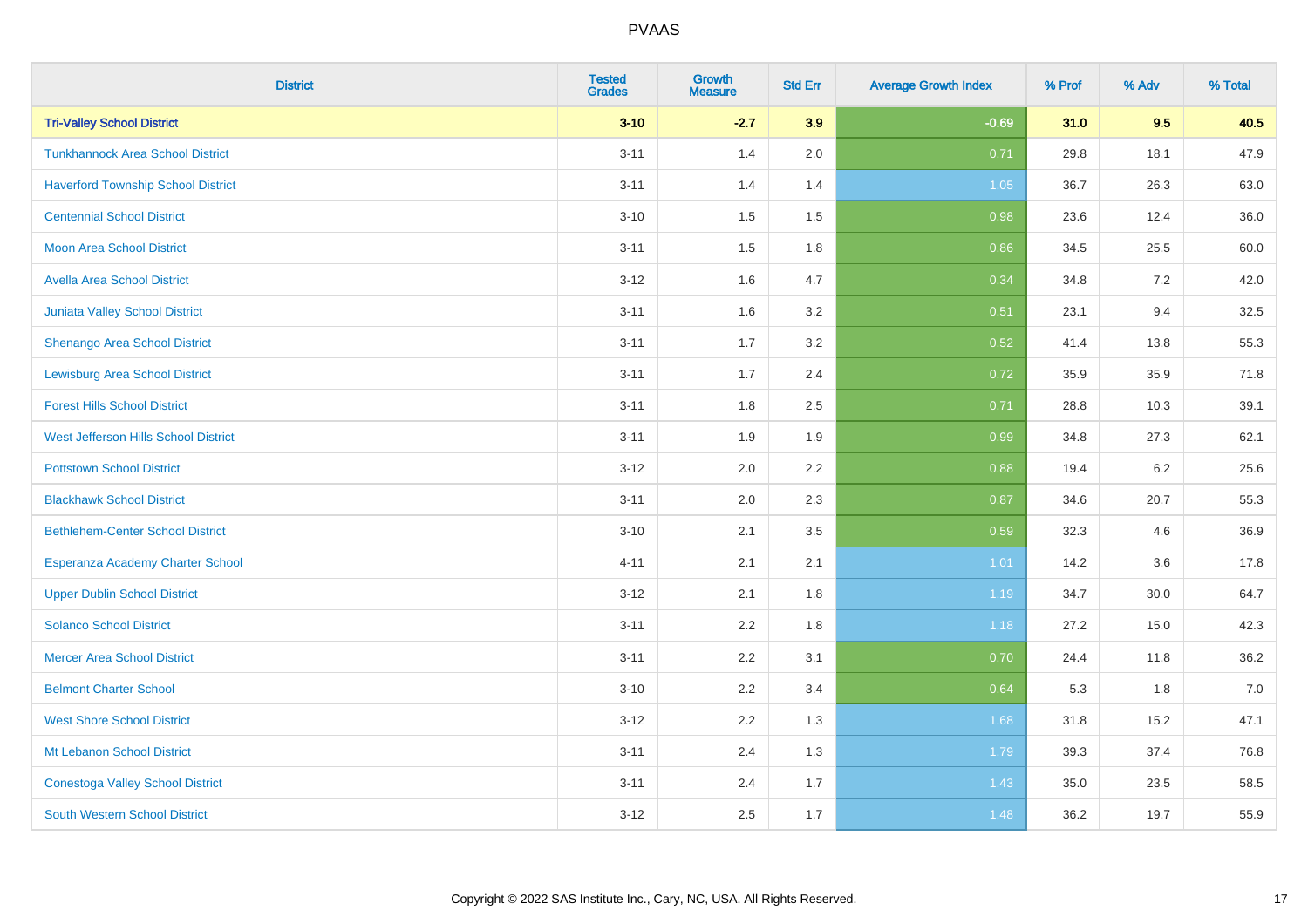| <b>District</b>                                 | <b>Tested</b><br><b>Grades</b> | <b>Growth</b><br><b>Measure</b> | <b>Std Err</b> | <b>Average Growth Index</b> | % Prof | % Adv | % Total |
|-------------------------------------------------|--------------------------------|---------------------------------|----------------|-----------------------------|--------|-------|---------|
| <b>Tri-Valley School District</b>               | $3 - 10$                       | $-2.7$                          | 3.9            | $-0.69$                     | 31.0   | 9.5   | 40.5    |
| <b>Bermudian Springs School District</b>        | $3 - 11$                       | 2.5                             | 2.4            | 1.05                        | 31.8   | 23.5  | 55.3    |
| <b>Sullivan County School District</b>          | $3 - 10$                       | 2.5                             | 4.3            | 0.58                        | 43.6   | 7.7   | 51.3    |
| <b>Union School District</b>                    | $3 - 12$                       | 2.5                             | 3.7            | 0.69                        | 17.9   | 10.4  | 28.4    |
| <b>School Lane Charter School</b>               | $3 - 11$                       | 2.6                             | 3.6            | 0.72                        | 23.1   | 18.7  | 41.8    |
| <b>Williams Valley School District</b>          | $3 - 11$                       | 2.6                             | 3.7            | 0.69                        | 17.0   | 5.1   | 22.0    |
| <b>Austin Area School District</b>              | $3 - 11$                       | 2.6                             | 6.0            | 0.43                        | 25.0   | 18.8  | 43.8    |
| <b>Athens Area School District</b>              | $3 - 11$                       | 2.6                             | 2.3            | 1.11                        | 34.9   | 12.3  | 47.3    |
| <b>Perkiomen Valley School District</b>         | $3 - 11$                       | 2.7                             | 1.5            | 1.83                        | 35.0   | 25.3  | 60.3    |
| <b>Mastery Charter School - Pickett Campus</b>  | $6 - 10$                       | 2.7                             | 4.2            | 0.65                        | 20.6   | 0.0   | 20.6    |
| <b>Eastern Lancaster County School District</b> | $3 - 12$                       | 2.9                             | 3.2            | 0.91                        | 35.2   | 36.4  | 71.6    |
| <b>Ringgold School District</b>                 | $3 - 11$                       | 2.9                             | 2.2            | 1.32                        | 23.8   | 13.3  | 37.1    |
| <b>Penn-Trafford School District</b>            | $3 - 11$                       | 2.9                             | 1.8            | 1.68                        | 46.3   | 26.2  | 72.5    |
| <b>Waynesboro Area School District</b>          | $3 - 12$                       | 3.0                             | 1.8            | 1.67                        | 26.0   | 23.5  | 49.5    |
| <b>Gateway School District</b>                  | $3 - 11$                       | 3.1                             | 2.0            | 1.55                        | 35.7   | 18.5  | 54.2    |
| Northampton Area School District                | $3 - 11$                       | 3.2                             | 1.5            | 2.05                        | 29.8   | 17.9  | 47.7    |
| <b>Clarion Area School District</b>             | $3 - 11$                       | $3.2\,$                         | 3.7            | 0.88                        | 31.7   | 13.3  | 45.0    |
| North Clarion County School District            | $3 - 12$                       | 3.4                             | 4.1            | 0.83                        | 45.0   | 18.8  | 63.8    |
| <b>Fort Leboeuf School District</b>             | $3 - 11$                       | 3.5                             | 2.2            | 1.58                        | 32.0   | 16.8  | 48.8    |
| <b>Bellwood-Antis School District</b>           | $3 - 10$                       | 3.5                             | 2.8            | 1.24                        | 40.9   | 19.4  | 60.2    |
| <b>Keystone Central School District</b>         | $3 - 11$                       | 3.6                             | 1.8            | 2.04                        | 27.1   | 14.6  | 41.8    |
| <b>Western Wayne School District</b>            | $3 - 11$                       | 3.6                             | 2.6            | 1.39                        | 30.8   | 16.2  | 47.0    |
| <b>Midd-West School District</b>                | $3 - 11$                       | 3.6                             | 2.6            | 1.42                        | 28.6   | 25.0  | 53.6    |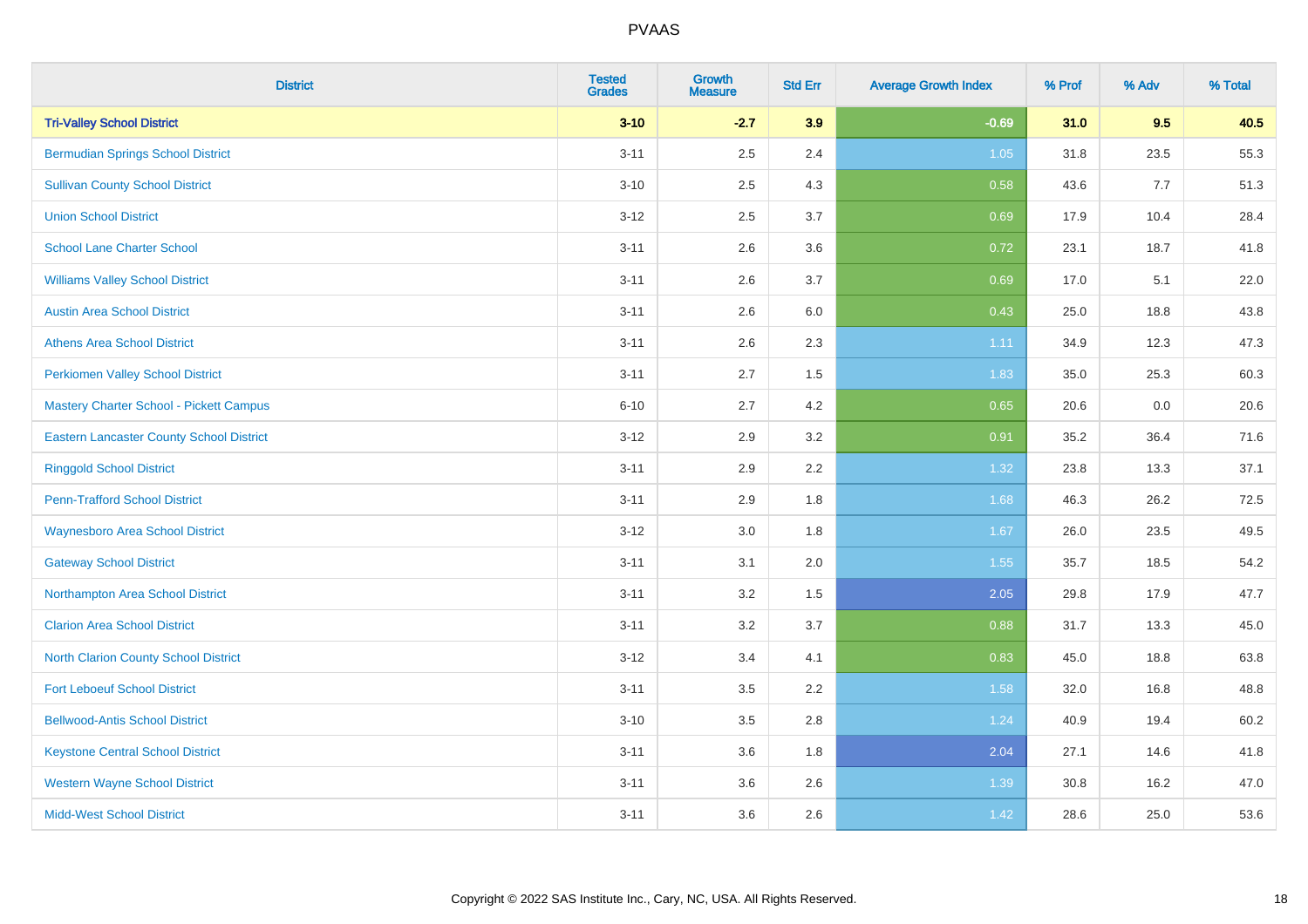| <b>District</b>                                    | <b>Tested</b><br><b>Grades</b> | <b>Growth</b><br><b>Measure</b> | <b>Std Err</b> | <b>Average Growth Index</b> | % Prof | % Adv | % Total |
|----------------------------------------------------|--------------------------------|---------------------------------|----------------|-----------------------------|--------|-------|---------|
| <b>Tri-Valley School District</b>                  | $3 - 10$                       | $-2.7$                          | 3.9            | $-0.69$                     | 31.0   | 9.5   | 40.5    |
| <b>Sharpsville Area School District</b>            | $3 - 11$                       | 3.8                             | 3.7            | 1.04                        | 41.1   | 23.2  | 64.3    |
| <b>Newport School District</b>                     | $3 - 12$                       | 3.8                             | 3.3            | 1.17                        | 38.8   | 10.4  | 49.2    |
| Northeastern York School District                  | $3 - 11$                       | 3.8                             | 1.8            | 2.11                        | 32.7   | 21.0  | 53.7    |
| <b>Spring Grove Area School District</b>           | $3 - 11$                       | 3.9                             | 2.0            | 1.90                        | 30.0   | 23.0  | 53.0    |
| Susquehanna Township School District               | $3 - 12$                       | 3.9                             | 2.7            | 1.45                        | 19.0   | 13.1  | 32.0    |
| <b>Southeast Delco School District</b>             | $3 - 10$                       | 3.9                             | 3.5            | 1.12                        | 18.6   | 3.4   | 22.0    |
| <b>Brownsville Area School District</b>            | $3 - 12$                       | 3.9                             | 3.8            | 1.04                        | 22.0   | 8.5   | 30.5    |
| <b>Chestnut Ridge School District</b>              | $3 - 12$                       | 4.0                             | 2.9            | 1.38                        | 33.2   | 11.0  | 44.2    |
| <b>Eastern Lebanon County School District</b>      | $3 - 11$                       | 4.0                             | 2.1            | 1.89                        | 23.5   | 11.5  | 35.0    |
| Philipsburg-Osceola Area School District           | $3 - 11$                       | 4.1                             | 3.0            | 1.37                        | 22.5   | 16.2  | 38.8    |
| <b>Commonwealth Charter Academy Charter School</b> | $3 - 10$                       | 4.2                             | 1.6            | 2.68                        | 27.0   | 15.6  | 42.5    |
| <b>Bloomsburg Area School District</b>             | $3 - 10$                       | 4.3                             | 3.4            | 1.26                        | 36.5   | 20.6  | 57.1    |
| <b>Purchase Line School District</b>               | $3 - 12$                       | 4.3                             | 3.3            | 1.30                        | 32.3   | 9.0   | 41.4    |
| <b>Reading School District</b>                     | $3 - 11$                       | 4.3                             | 1.2            | 3.71                        | 16.8   | 6.0   | 22.8    |
| South Middleton School District                    | $3 - 11$                       | 4.4                             | 2.2            | 1.95                        | 31.1   | 16.4  | 47.5    |
| <b>Downingtown Area School District</b>            | $3 - 11$                       | 4.4                             | 1.1            | 4.06                        | 30.1   | 32.0  | 62.2    |
| Pennsylvania Virtual Charter School                | $3 - 11$                       | 4.4                             | 3.4            | 1.31                        | 29.8   | 21.2  | 51.0    |
| <b>Red Lion Area School District</b>               | $3 - 11$                       | 4.5                             | 1.9            | 2.31                        | 32.3   | 21.5  | 53.8    |
| <b>Mckeesport Area School District</b>             | $3 - 12$                       | 4.6                             | 2.2            | 2.14                        | 21.1   | 4.4   | 25.5    |
| <b>Central Valley School District</b>              | $3 - 10$                       | 4.7                             | 2.6            | 1.83                        | 37.8   | 18.5  | 56.3    |
| <b>East Pennsboro Area School District</b>         | $3 - 11$                       | 4.8                             | 2.1            | 2.26                        | 36.8   | 16.9  | 53.7    |
| <b>Conemaugh Township Area School District</b>     | $3 - 12$                       | 4.8                             | 3.5            | 1.39                        | 30.9   | 27.8  | 58.8    |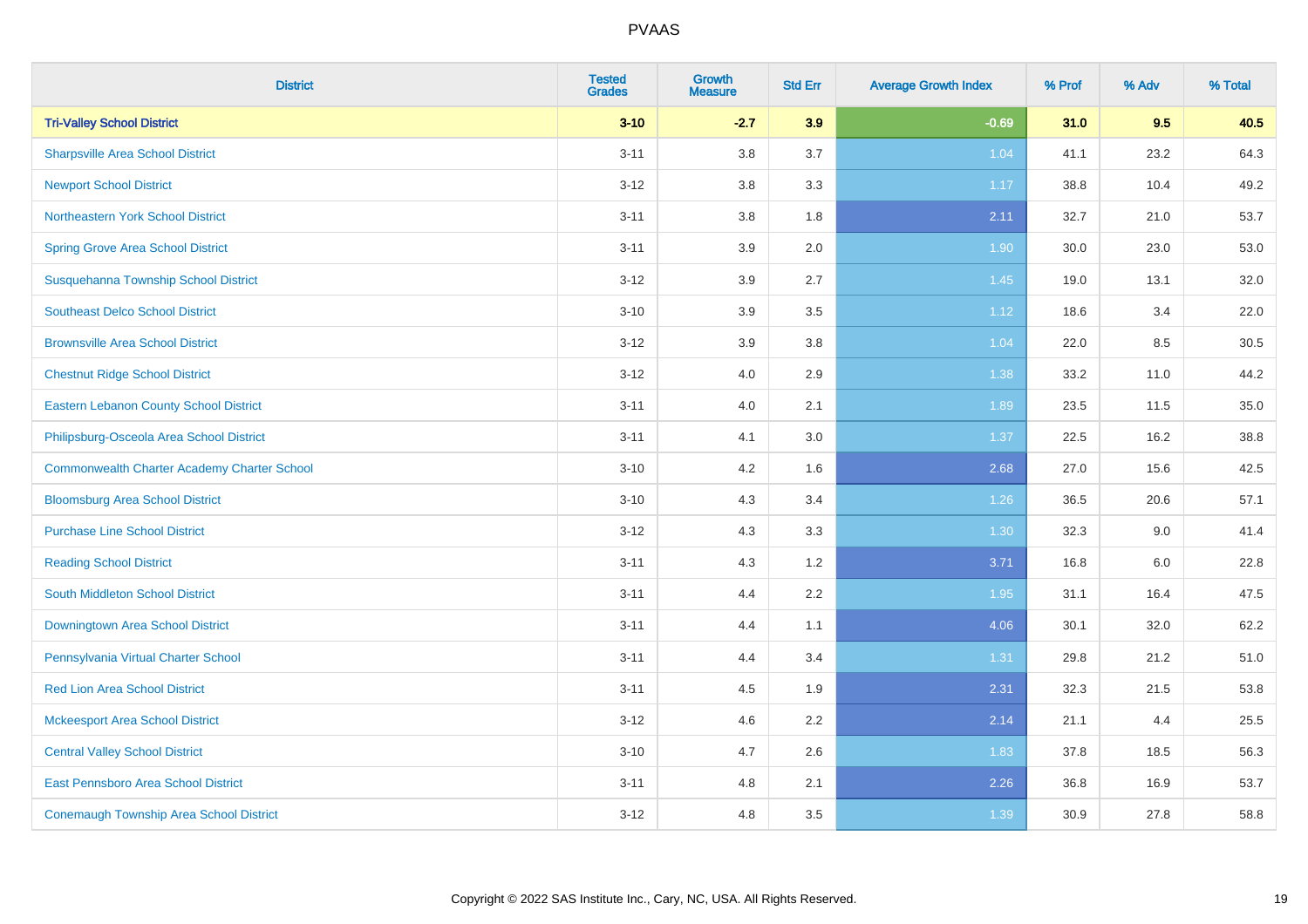| <b>District</b>                                | <b>Tested</b><br><b>Grades</b> | <b>Growth</b><br><b>Measure</b> | <b>Std Err</b> | <b>Average Growth Index</b> | % Prof | % Adv | % Total |
|------------------------------------------------|--------------------------------|---------------------------------|----------------|-----------------------------|--------|-------|---------|
| <b>Tri-Valley School District</b>              | $3 - 10$                       | $-2.7$                          | 3.9            | $-0.69$                     | 31.0   | 9.5   | 40.5    |
| <b>Wallingford-Swarthmore School District</b>  | $3 - 10$                       | 5.0                             | 2.2            | 2.25                        | 33.3   | 37.1  | 70.4    |
| Johnsonburg Area School District               | $3 - 11$                       | 5.0                             | 3.9            | 1.27                        | 35.5   | 11.8  | 47.4    |
| Aspira Bilingual Cyber Charter School          | $3 - 11$                       | 5.1                             | 5.8            | 0.87                        | 4.8    | 0.0   | 4.8     |
| Hope For Hyndman Charter School                | $3 - 11$                       | 5.1                             | 5.8            | 0.88                        | 14.3   | 7.1   | 21.4    |
| <b>Lower Dauphin School District</b>           | $3 - 11$                       | 5.3                             | 1.8            | 3.03                        | 30.6   | 26.8  | 57.5    |
| <b>Great Valley School District</b>            | $3 - 11$                       | 5.4                             | 2.0            | 2.77                        | 33.8   | 33.5  | 67.3    |
| <b>Galeton Area School District</b>            | $3 - 11$                       | 5.4                             | 5.4            | 1.01                        | 33.3   | 22.2  | 55.6    |
| <b>Pennsbury School District</b>               | $3 - 11$                       | 5.6                             | 1.3            | 4.38                        | 37.7   | 27.7  | 65.4    |
| <b>Crawford Central School District</b>        | $3 - 11$                       | 5.7                             | 2.1            | 2.71                        | 26.4   | 15.8  | 42.1    |
| <b>Wyalusing Area School District</b>          | $3 - 12$                       | 5.7                             | 3.2            | 1.78                        | 38.6   | 12.9  | 51.4    |
| <b>Upper Perkiomen School District</b>         | $3 - 11$                       | 5.7                             | 1.9            | 3.04                        | 25.4   | 19.9  | 45.4    |
| <b>Sayre Area School District</b>              | $3 - 11$                       | 5.8                             | 3.2            | 1.81                        | 30.3   | 21.0  | 51.3    |
| <b>Smethport Area School District</b>          | $3 - 12$                       | 5.8                             | 3.8            | 1.52                        | 24.6   | 20.0  | 44.6    |
| <b>Brandywine Heights Area School District</b> | $3 - 11$                       | 5.8                             | 2.6            | 2.27                        | 27.7   | 28.6  | 56.2    |
| <b>Halifax Area School District</b>            | $3 - 11$                       | 5.8                             | 3.5            | 1.64                        | 32.1   | 18.9  | 50.9    |
| <b>Salisbury Township School District</b>      | $3 - 11$                       | 5.8                             | 3.6            | 1.62                        | 24.4   | 12.6  | 37.0    |
| Huntingdon Area School District                | $3 - 11$                       | 5.8                             | 2.6            | 2.28                        | 27.8   | 17.4  | 45.2    |
| <b>Donegal School District</b>                 | $3 - 12$                       | 5.9                             | 2.2            | 2.72                        | 34.1   | 23.1  | 57.2    |
| Saint Marys Area School District               | $3 - 11$                       | 6.0                             | 2.2            | 2.69                        | 35.4   | 18.3  | 53.7    |
| South Fayette Township School District         | $3 - 11$                       | 6.0                             | 1.8            | 3.33                        | 32.2   | 38.3  | 70.5    |
| <b>Hazleton Area School District</b>           | $3 - 11$                       | 6.0                             | 1.6            | 3.85                        | 20.5   | 9.0   | 29.5    |
| <b>Penncrest School District</b>               | $3 - 11$                       | 6.0                             | 1.9            | 3.24                        | 31.1   | 16.9  | 48.0    |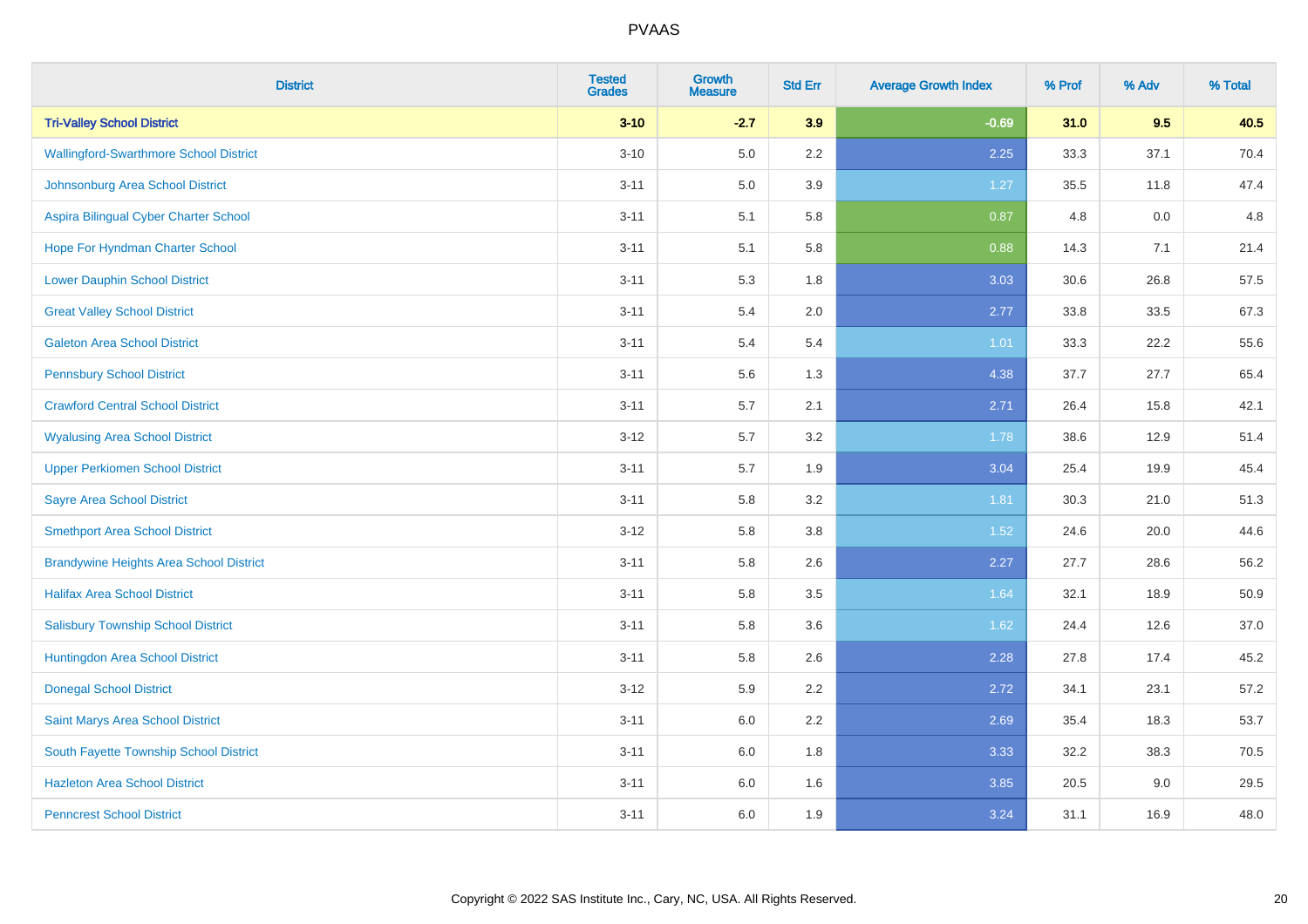| <b>District</b>                                | <b>Tested</b><br><b>Grades</b> | <b>Growth</b><br><b>Measure</b> | <b>Std Err</b> | <b>Average Growth Index</b> | % Prof | % Adv | % Total |
|------------------------------------------------|--------------------------------|---------------------------------|----------------|-----------------------------|--------|-------|---------|
| <b>Tri-Valley School District</b>              | $3 - 10$                       | $-2.7$                          | 3.9            | $-0.69$                     | 31.0   | 9.5   | 40.5    |
| <b>Multicultural Academy Charter School</b>    | $9 - 11$                       | 6.0                             | 3.4            | 1.77                        | 12.3   | 0.0   | 12.3    |
| Northern Lehigh School District                | $3 - 12$                       | 6.1                             | 2.5            | 2.42                        | 21.4   | 18.0  | 39.3    |
| <b>South Butler County School District</b>     | $3 - 10$                       | 6.3                             | 2.2            | 2.80                        | 37.8   | 19.2  | 57.0    |
| <b>United School District</b>                  | $3 - 11$                       | 6.3                             | 3.3            | 1.89                        | 38.8   | 16.3  | 55.0    |
| <b>Easton Area School District</b>             | $3 - 12$                       | 6.3                             | 1.3            | 4.91                        | 24.1   | 13.0  | 37.1    |
| <b>Bedford Area School District</b>            | $3 - 11$                       | 6.4                             | 2.4            | 2.68                        | 31.0   | 20.6  | 51.6    |
| People For People Charter School               | $3 - 12$                       | 6.4                             | 5.6            | 1.15                        | 2.4    | 0.0   | 2.4     |
| Tamaqua Area School District                   | $3 - 12$                       | 6.5                             | 2.4            | 2.72                        | 34.3   | 17.5  | 51.8    |
| <b>Port Allegany School District</b>           | $3 - 11$                       | 6.5                             | 3.7            | 1.74                        | 26.4   | 11.3  | 37.7    |
| 21st Century Cyber Charter School              | $6 - 12$                       | 6.6                             | 2.1            | 3.16                        | 29.0   | 21.8  | 50.8    |
| <b>Mars Area School District</b>               | $3 - 10$                       | 6.6                             | 1.9            | 3.45                        | 36.7   | 32.4  | 69.1    |
| <b>Mastery Charter School - Hardy Williams</b> | $3 - 11$                       | 6.6                             | 3.0            | 2.21                        | 24.7   | 1.2   | 25.9    |
| <b>Bellefonte Area School District</b>         | $3 - 11$                       | 6.7                             | 2.0            | 3.34                        | 28.8   | 21.5  | 50.2    |
| <b>Abington Heights School District</b>        | $3 - 11$                       | 6.7                             | 1.7            | 4.00                        | 33.8   | 31.7  | 65.5    |
| Pennsylvania Distance Learning Charter School  | $3 - 12$                       | 6.8                             | 3.4            | 1.99                        | 19.8   | 6.2   | 25.9    |
| <b>Northern Potter School District</b>         | $3-12$                         | 6.8                             | 4.6            | 1.48                        | 30.6   | 11.1  | 41.7    |
| Northern Tioga School District                 | $3-12$                         | 6.8                             | 2.6            | 2.64                        | 25.0   | 16.9  | 41.9    |
| <b>Brookville Area School District</b>         | $3 - 11$                       | 6.8                             | 3.1            | 2.19                        | 46.1   | 14.6  | 60.7    |
| <b>Ephrata Area School District</b>            | $3 - 11$                       | 6.8                             | 1.7            | 4.08                        | 31.6   | 17.1  | 48.8    |
| <b>Muncy School District</b>                   | $3 - 11$                       | 6.9                             | 3.3            | 2.12                        | 37.6   | 18.8  | 56.4    |
| <b>William Penn School District</b>            | $3 - 12$                       | 7.0                             | 1.9            | 3.61                        | 14.0   | 7.2   | 21.3    |
| <b>Bentworth School District</b>               | $3 - 11$                       | 7.0                             | 3.0            | 2.36                        | 26.6   | 17.0  | 43.6    |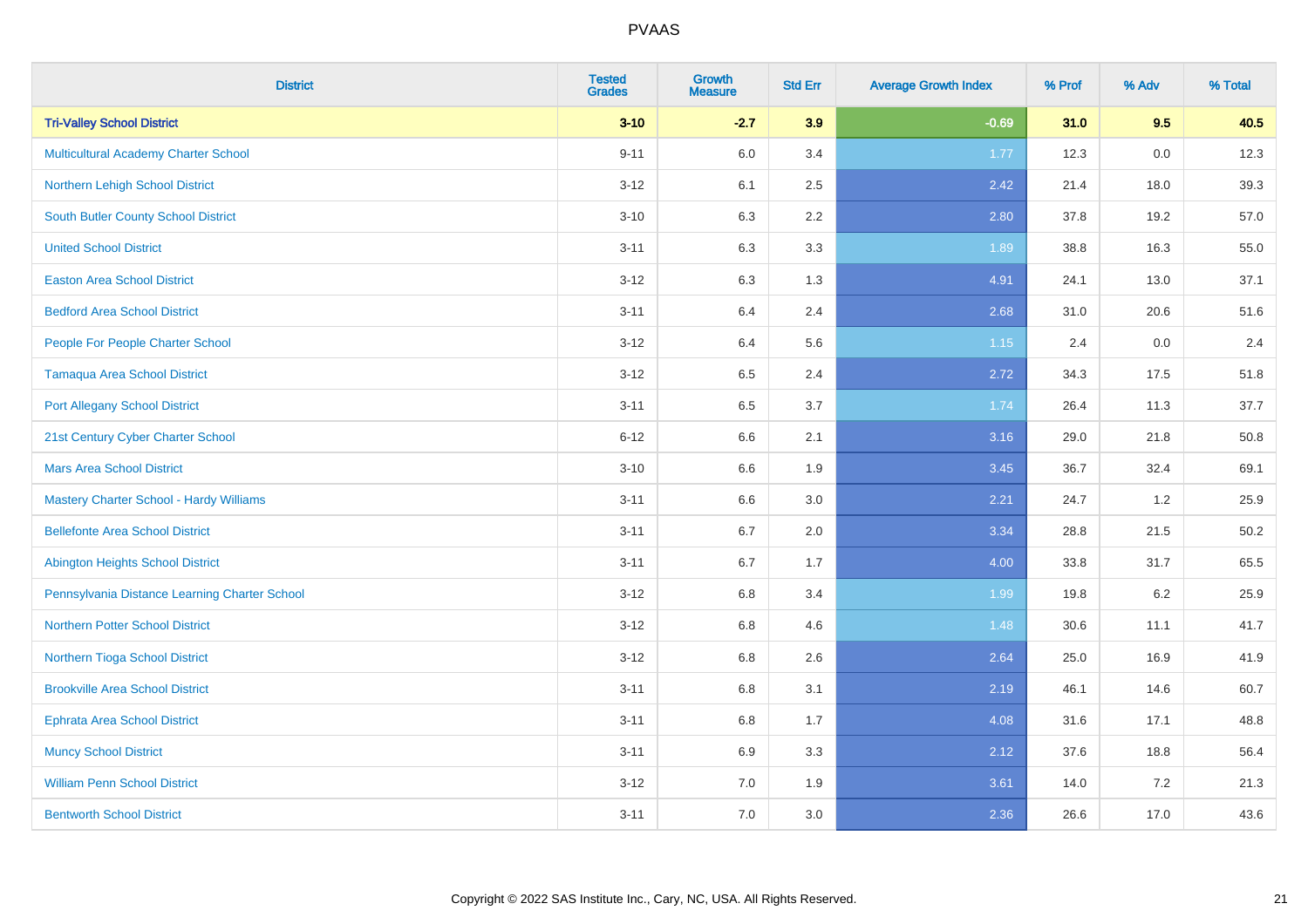| <b>District</b>                               | <b>Tested</b><br><b>Grades</b> | <b>Growth</b><br><b>Measure</b> | <b>Std Err</b> | <b>Average Growth Index</b> | % Prof | % Adv | % Total |
|-----------------------------------------------|--------------------------------|---------------------------------|----------------|-----------------------------|--------|-------|---------|
| <b>Tri-Valley School District</b>             | $3 - 10$                       | $-2.7$                          | 3.9            | $-0.69$                     | 31.0   | 9.5   | 40.5    |
| <b>Leechburg Area School District</b>         | $3 - 11$                       | 7.0                             | 3.9            | 1.79                        | 37.7   | 4.9   | 42.6    |
| <b>Penn Manor School District</b>             | $3 - 11$                       | 7.1                             | 1.5            | 4.82                        | 26.7   | 20.5  | 47.2    |
| <b>Elizabethtown Area School District</b>     | $3 - 12$                       | 7.1                             | 1.7            | 4.19                        | 36.4   | 27.6  | 64.0    |
| <b>Esperanza Cyber Charter School</b>         | $3 - 11$                       | 7.1                             | 6.1            | 1.15                        | 8.8    | 2.9   | 11.8    |
| <b>Conrad Weiser Area School District</b>     | $3 - 11$                       | 7.1                             | 2.1            | 3.34                        | 28.2   | 14.4  | 42.6    |
| Dr Robert Ketterer Charter School Inc         | $6 - 12$                       | 7.1                             | 4.3            | 1.66                        | 7.3    | 1.7   | 9.0     |
| <b>Dover Area School District</b>             | $3 - 12$                       | 7.1                             | 1.9            | 3.78                        | 33.0   | 18.7  | 51.7    |
| <b>Phoenixville Area School District</b>      | $3 - 11$                       | 7.3                             | 1.8            | 3.96                        | 32.3   | 27.6  | 59.8    |
| <b>York Suburban School District</b>          | $3 - 11$                       | 7.4                             | 2.1            | 3.55                        | 24.9   | 31.2  | 56.1    |
| <b>Pennridge School District</b>              | $3 - 10$                       | 7.4                             | 1.5            | 5.10                        | 32.0   | 27.6  | 59.6    |
| <b>Hampton Township School District</b>       | $3 - 11$                       | 7.4                             | 2.0            | 3.79                        | 37.9   | 39.2  | 77.0    |
| <b>Radnor Township School District</b>        | $3 - 12$                       | $7.5\,$                         | 1.9            | 4.03                        | 33.0   | 38.3  | 71.3    |
| <b>Stroudsburg Area School District</b>       | $3 - 11$                       | 7.5                             | 1.6            | 4.70                        | 30.4   | 18.3  | 48.7    |
| <b>Bald Eagle Area School District</b>        | $3 - 11$                       | 7.6                             | 2.5            | 3.00                        | 31.6   | 15.6  | 47.3    |
| <b>Conewago Valley School District</b>        | $3-12$                         | 7.6                             | 1.7            | 4.46                        | 41.3   | 19.4  | 60.6    |
| <b>Avon Grove School District</b>             | $3 - 10$                       | 7.6                             | 1.4            | 5.29                        | 33.7   | 33.2  | 67.0    |
| <b>Juniata County School District</b>         | $3 - 12$                       | 7.7                             | 2.0            | 3.81                        | 22.9   | 18.9  | 41.8    |
| <b>Palisades School District</b>              | $3 - 11$                       | 7.7                             | 2.9            | 2.66                        | 27.8   | 20.3  | 48.1    |
| <b>Keystone School District</b>               | $3 - 11$                       | 7.8                             | 5.7            | 1.37                        | 35.0   | 45.0  | 80.0    |
| <b>Glendale School District</b>               | $3 - 10$                       | 7.9                             | 3.5            | 2.25                        | 42.6   | 9.3   | 51.8    |
| <b>Mastery Charter School - Thomas Campus</b> | $3 - 10$                       | 7.9                             | 5.7            | 1.39                        | 12.5   | 0.0   | 12.5    |
| Pennsylvania Leadership Charter School        | $3 - 11$                       | 8.0                             | 1.9            | 4.22                        | 33.1   | 27.8  | 60.9    |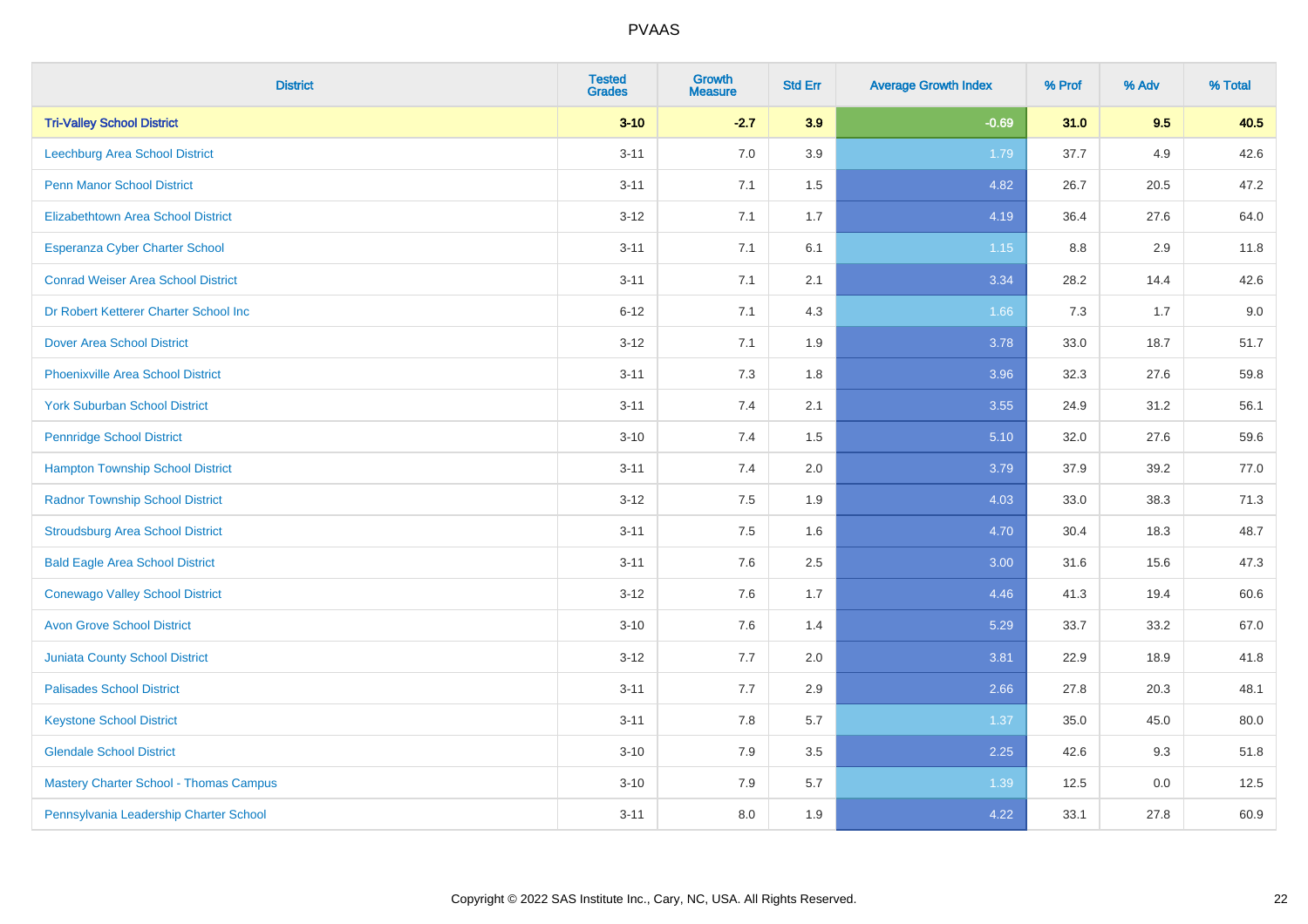| <b>District</b>                                | <b>Tested</b><br><b>Grades</b> | <b>Growth</b><br><b>Measure</b> | <b>Std Err</b> | <b>Average Growth Index</b> | % Prof | % Adv | % Total |
|------------------------------------------------|--------------------------------|---------------------------------|----------------|-----------------------------|--------|-------|---------|
| <b>Tri-Valley School District</b>              | $3 - 10$                       | $-2.7$                          | 3.9            | $-0.69$                     | 31.0   | 9.5   | 40.5    |
| <b>Dallas School District</b>                  | $3 - 11$                       | 8.1                             | 2.1            | 3.87                        | 32.4   | 22.4  | 54.8    |
| <b>Benton Area School District</b>             | $3 - 10$                       | 8.1                             | 4.0            | 2.01                        | 35.7   | 28.6  | 64.3    |
| <b>Cornwall-Lebanon School District</b>        | $3 - 11$                       | 8.2                             | 1.6            | 5.24                        | 28.0   | 20.5  | 48.6    |
| <b>Blue Ridge School District</b>              | $3 - 11$                       | 8.3                             | 3.7            | 2.24                        | 29.6   | 9.3   | 38.9    |
| <b>Fairview School District</b>                | $3 - 11$                       | 8.3                             | 2.4            | 3.43                        | 41.9   | 34.9  | 76.7    |
| <b>Canton Area School District</b>             | $3 - 11$                       | 8.4                             | 2.9            | 2.92                        | 13.8   | 23.0  | 36.8    |
| Northern York County School District           | $3 - 11$                       | 8.4                             | 1.8            | 4.63                        | 24.3   | 23.1  | 47.4    |
| <b>Neshaminy School District</b>               | $3 - 11$                       | 8.6                             | 1.3            | 6.56                        | 31.3   | 23.9  | 55.2    |
| Oil City Area School District                  | $3 - 11$                       | 8.6                             | 2.4            | 3.56                        | 29.1   | 13.1  | 42.2    |
| <b>West Allegheny School District</b>          | $3 - 12$                       | 8.6                             | 2.0            | 4.34                        | 37.3   | 27.2  | 64.5    |
| <b>Lower Moreland Township School District</b> | $3 - 11$                       | 8.7                             | 2.0            | 4.35                        | 38.2   | 33.2  | 71.4    |
| <b>Tredyffrin-Easttown School District</b>     | $3 - 10$                       | 8.7                             | 2.4            | 3.57                        | 35.2   | 35.8  | 71.0    |
| <b>Homer-Center School District</b>            | $3 - 11$                       | 8.8                             | 3.5            | 2.53                        | 38.0   | 17.7  | 55.8    |
| <b>Kane Area School District</b>               | $3 - 10$                       | 8.8                             | 2.9            | 3.07                        | 31.4   | 19.8  | 51.2    |
| <b>Wallenpaupack Area School District</b>      | $3 - 11$                       | $8.8\,$                         | 2.1            | 4.28                        | 28.5   | 18.9  | 47.4    |
| <b>East Penn School District</b>               | $3 - 11$                       | 8.9                             | 1.2            | 7.61                        | 32.8   | 26.4  | 59.2    |
| <b>Spring Cove School District</b>             | $3 - 11$                       | 9.1                             | 2.4            | 3.77                        | 31.8   | 25.4  | 57.1    |
| <b>Millcreek Township School District</b>      | $3 - 11$                       | 9.1                             | 1.4            | 6.61                        | 34.5   | 30.1  | 64.6    |
| <b>Pine-Richland School District</b>           | $3 - 11$                       | 9.3                             | 1.7            | 5.56                        | 42.3   | 35.8  | 78.1    |
| <b>Valley View School District</b>             | $3 - 11$                       | 9.3                             | 2.2            | 4.18                        | 26.6   | 23.1  | 49.7    |
| <b>Kutztown Area School District</b>           | $3 - 12$                       | 9.3                             | 2.8            | 3.34                        | 38.5   | 14.6  | 53.2    |
| <b>Apollo-Ridge School District</b>            | $3 - 12$                       | 9.5                             | 3.0            | 3.23                        | 34.0   | 9.4   | 43.4    |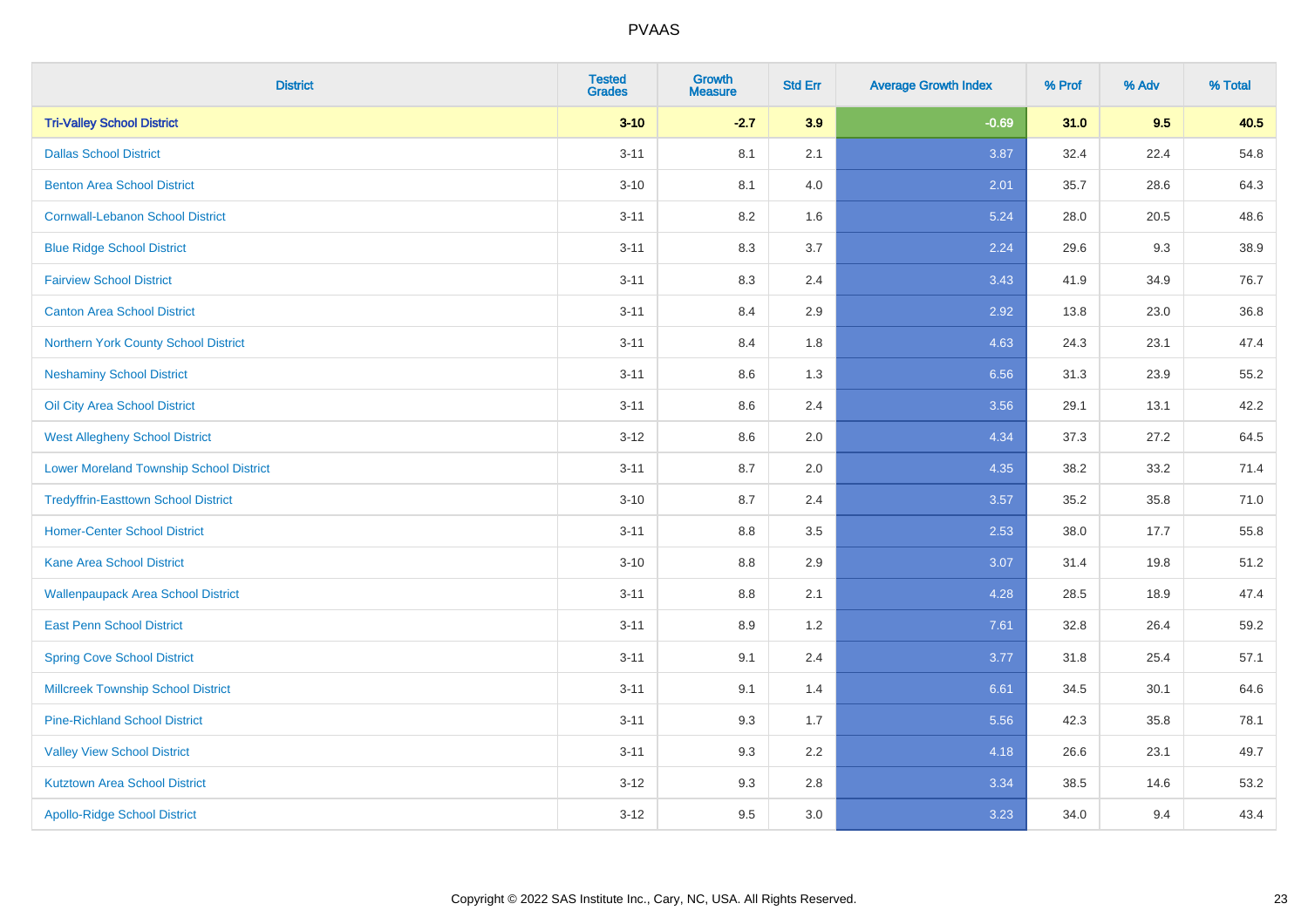| <b>District</b>                          | <b>Tested</b><br><b>Grades</b> | <b>Growth</b><br><b>Measure</b> | <b>Std Err</b> | <b>Average Growth Index</b> | % Prof | % Adv | % Total |
|------------------------------------------|--------------------------------|---------------------------------|----------------|-----------------------------|--------|-------|---------|
| <b>Tri-Valley School District</b>        | $3 - 10$                       | $-2.7$                          | 3.9            | $-0.69$                     | 31.0   | 9.5   | 40.5    |
| <b>Avon Grove Charter School</b>         | $3 - 11$                       | 9.8                             | 3.1            | 3.18                        | 32.4   | 26.0  | 58.4    |
| <b>Armstrong School District</b>         | $3 - 11$                       | 9.8                             | 1.6            | 6.22                        | 32.8   | 24.6  | 57.4    |
| <b>Oswayo Valley School District</b>     | $3 - 12$                       | 9.9                             | 5.1            | 1.93                        | 26.5   | 44.1  | 70.6    |
| <b>Fleetwood Area School District</b>    | $3 - 10$                       | 10.4                            | 2.0            | 5.19                        | 31.7   | 25.8  | 57.5    |
| <b>Warrior Run School District</b>       | $3 - 11$                       | 10.5                            | 2.7            | 3.86                        | 34.1   | 16.8  | 50.9    |
| <b>Manheim Township School District</b>  | $3-12$                         | 10.9                            | 1.5            | 7.51                        | 30.9   | 31.0  | 61.9    |
| <b>Methacton School District</b>         | $3 - 11$                       | 11.0                            | 1.6            | 6.94                        | 36.0   | 33.6  | 69.6    |
| <b>West Perry School District</b>        | $3 - 11$                       | 11.0                            | 2.3            | 4.76                        | 26.9   | 20.5  | 47.4    |
| Lampeter-Strasburg School District       | $3 - 12$                       | 11.0                            | 1.9            | 5.69                        | 35.4   | 32.3  | 67.7    |
| <b>Wilmington Area School District</b>   | $3 - 11$                       | 11.1                            | 3.3            | 3.37                        | 29.8   | 26.2  | 56.0    |
| <b>Belle Vernon Area School District</b> | $3 - 11$                       | 11.1                            | 2.3            | 4.88                        | 31.6   | 25.4  | 57.1    |
| <b>Steel Valley School District</b>      | $3 - 11$                       | 11.1                            | 3.3            | 3.33                        | 34.8   | 10.1  | 44.9    |
| <b>Upper Darby School District</b>       | $3 - 12$                       | 11.2                            | 1.4            | 8.28                        | 23.8   | 11.8  | 35.6    |
| <b>Greenwood School District</b>         | $3 - 11$                       | 11.3                            | 3.6            | 3.14                        | 31.2   | 32.8  | 63.9    |
| <b>Franklin Regional School District</b> | $3 - 11$                       | 11.3                            | 1.8            | 6.13                        | 30.0   | 35.0  | 65.0    |
| <b>Lehighton Area School District</b>    | $3 - 11$                       | 11.4                            | 2.4            | 4.84                        | 30.5   | 24.9  | 55.3    |
| <b>Line Mountain School District</b>     | $3 - 11$                       | 11.7                            | 3.9            | 3.01                        | 40.4   | 42.3  | 82.7    |
| <b>Whitehall-Coplay School District</b>  | $3 - 11$                       | 11.8                            | 1.7            | 7.06                        | 32.3   | 21.7  | 54.0    |
| <b>Indiana Area School District</b>      | $3 - 11$                       | 12.0                            | 2.0            | 5.98                        | 30.0   | 30.4  | 60.3    |
| <b>Blue Mountain School District</b>     | $3 - 10$                       | 12.2                            | 2.1            | 5.81                        | 30.7   | 26.1  | 56.8    |
| <b>Quaker Valley School District</b>     | $3 - 11$                       | 12.2                            | 2.5            | 4.90                        | 39.5   | 26.4  | 65.9    |
| <b>Montrose Area School District</b>     | $3 - 10$                       | 12.3                            | 2.8            | 4.41                        | 37.8   | 28.9  | 66.7    |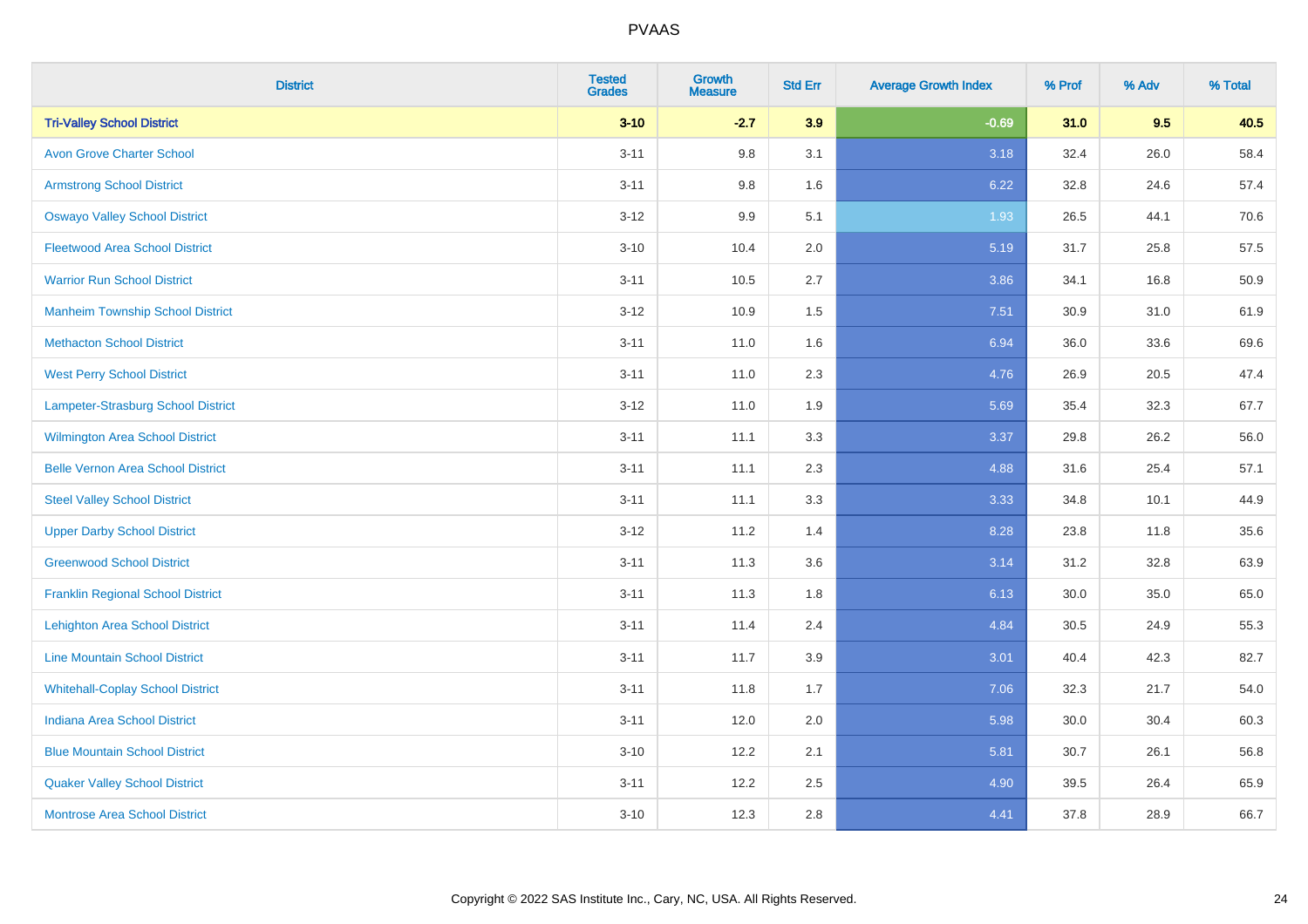| <b>District</b>                                 | <b>Tested</b><br><b>Grades</b> | Growth<br><b>Measure</b> | <b>Std Err</b> | <b>Average Growth Index</b> | % Prof | % Adv | % Total |
|-------------------------------------------------|--------------------------------|--------------------------|----------------|-----------------------------|--------|-------|---------|
| <b>Tri-Valley School District</b>               | $3 - 10$                       | $-2.7$                   | 3.9            | $-0.69$                     | 31.0   | 9.5   | 40.5    |
| <b>Mifflin County School District</b>           | $3 - 11$                       | 12.3                     | 1.6            | 7.69                        | 35.1   | 15.1  | 50.3    |
| <b>Cocalico School District</b>                 | $3 - 11$                       | 12.3                     | 1.9            | 6.48                        | 28.2   | 32.3  | 60.5    |
| Allegheny-Clarion Valley School District        | $3 - 10$                       | 12.3                     | 4.1            | 3.03                        | 33.3   | 19.0  | 52.4    |
| <b>Manheim Central School District</b>          | $3 - 11$                       | 12.8                     | 2.0            | 6.52                        | 27.8   | 35.4  | 63.2    |
| Pen Argyl Area School District                  | $3 - 12$                       | 12.8                     | 2.5            | 5.10                        | 28.5   | 23.8  | 52.3    |
| <b>Central York School District</b>             | $3 - 12$                       | 12.9                     | 1.5            | 8.64                        | 31.4   | 24.1  | 55.5    |
| <b>Laurel School District</b>                   | $3 - 11$                       | 13.0                     | 3.1            | 4.19                        | 30.3   | 15.7  | 46.1    |
| North Pocono School District                    | $3 - 11$                       | 13.1                     | 3.7            | 3.54                        | 31.4   | 33.3  | 64.7    |
| <b>Maritime Academy Charter School</b>          | $3 - 10$                       | 13.2                     | 3.1            | 4.29                        | 24.0   | 1.3   | 25.3    |
| <b>Lakeland School District</b>                 | $3 - 11$                       | 13.3                     | 2.8            | 4.80                        | 22.2   | 21.2  | 43.4    |
| <b>Tuscarora School District</b>                | $3 - 11$                       | 13.4                     | 2.2            | 6.20                        | 37.1   | 26.3  | 63.4    |
| <b>Hempfield School District</b>                | $3 - 11$                       | 13.4                     | 1.3            | 10.53                       | 29.9   | 36.8  | 66.7    |
| <b>Harbor Creek School District</b>             | $3 - 11$                       | 13.4                     | 2.3            | 5.80                        | 34.5   | 40.7  | 75.2    |
| <b>Council Rock School District</b>             | $3 - 11$                       | 13.5                     | 1.1            | 12.27                       | 32.0   | 35.4  | 67.4    |
| <b>Iroquois School District</b>                 | $3 - 11$                       | 13.6                     | 2.8            | 4.83                        | 33.3   | 16.0  | 49.4    |
| <b>Upper Saint Clair School District</b>        | $3 - 11$                       | 13.8                     | 1.8            | 7.86                        | 32.2   | 44.5  | 76.7    |
| <b>Upper Merion Area School District</b>        | $3 - 11$                       | 14.0                     | 2.0            | 7.15                        | 34.4   | 32.6  | 67.0    |
| <b>Hermitage School District</b>                | $3 - 12$                       | 14.0                     | 2.5            | 5.59                        | 34.0   | 27.0  | 61.0    |
| <b>Peters Township School District</b>          | $3 - 11$                       | 14.1                     | 1.7            | 8.16                        | 35.2   | 41.6  | 76.8    |
| Penns Valley Area School District               | $3 - 12$                       | 14.1                     | 2.6            | 5.33                        | 29.6   | 23.3  | 52.9    |
| Capital Area School for the Arts Charter School | $9 - 11$                       | 14.2                     | 4.5            | 3.13                        | 27.5   | 30.0  | 57.5    |
| <b>Agora Cyber Charter School</b>               | $3 - 11$                       | 14.6                     | 2.4            | 6.03                        | 24.7   | 19.5  | 44.2    |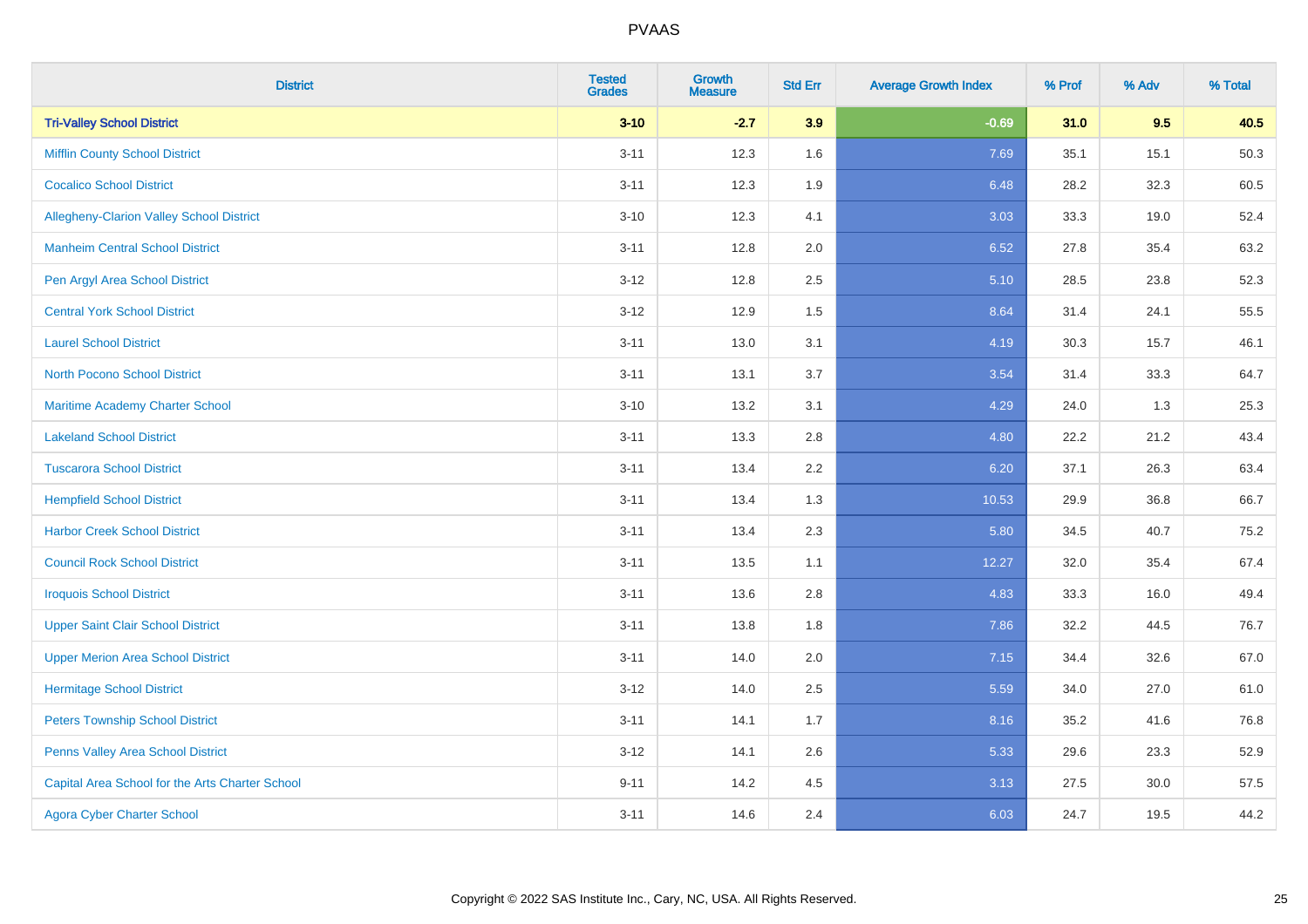| <b>District</b>                               | <b>Tested</b><br><b>Grades</b> | <b>Growth</b><br><b>Measure</b> | <b>Std Err</b> | <b>Average Growth Index</b> | % Prof | % Adv | % Total |
|-----------------------------------------------|--------------------------------|---------------------------------|----------------|-----------------------------|--------|-------|---------|
| <b>Tri-Valley School District</b>             | $3 - 10$                       | $-2.7$                          | 3.9            | $-0.69$                     | 31.0   | 9.5   | 40.5    |
| <b>Coudersport Area School District</b>       | $3 - 11$                       | 14.8                            | 3.4            | 4.33                        | 34.7   | 28.0  | 62.7    |
| Lake-Lehman School District                   | $3 - 11$                       | 14.9                            | 2.8            | 5.34                        | 25.8   | 22.5  | 48.3    |
| <b>Southern York County School District</b>   | $3 - 11$                       | 15.5                            | 1.8            | 8.48                        | 37.6   | 29.2  | 66.8    |
| <b>Central Bucks School District</b>          | $3 - 11$                       | 15.5                            | 0.9            | 17.94                       | 34.8   | 41.4  | 76.2    |
| <b>Delaware Valley School District</b>        | $3 - 11$                       | 15.7                            | 1.6            | 9.62                        | 36.7   | 32.1  | 68.8    |
| <b>Punxsutawney Area School District</b>      | $3 - 11$                       | 15.8                            | 2.7            | 5.83                        | 18.6   | 29.0  | 47.6    |
| <b>Unionville-Chadds Ford School District</b> | $3 - 11$                       | 15.8                            | 1.7            | 9.12                        | 31.2   | 48.0  | 79.2    |
| Palmyra Area School District                  | $3 - 11$                       | 16.2                            | 1.8            | 9.02                        | 38.8   | 34.0  | 72.8    |
| <b>Upper Dauphin Area School District</b>     | $3 - 11$                       | 16.5                            | 5.1            | 3.26                        | 37.5   | 26.8  | 64.3    |
| <b>Spring-Ford Area School District</b>       | $3 - 11$                       | 16.6                            | 1.2            | 14.02                       | 30.4   | 45.3  | 75.7    |
| <b>West Branch Area School District</b>       | $3 - 11$                       | 17.0                            | 3.3            | 5.20                        | 47.1   | 19.1  | 66.2    |
| North Penn School District                    | $3 - 11$                       | 17.6                            | 1.0            | 17.53                       | 30.8   | 35.7  | 66.4    |
| <b>Fox Chapel Area School District</b>        | $3 - 11$                       | 17.6                            | 1.9            | 9.47                        | 22.9   | 52.0  | 74.9    |
| <b>Pequea Valley School District</b>          | $3 - 11$                       | 18.0                            | 3.1            | 5.74                        | 29.2   | 37.5  | 66.7    |
| North Allegheny School District               | $3 - 11$                       | 18.0                            | 1.3            | 14.25                       | 30.5   | 42.9  | 73.4    |
| <b>Danville Area School District</b>          | $3 - 11$                       | 18.4                            | 2.6            | 7.19                        | 32.0   | 46.1  | 78.1    |
| <b>Souderton Area School District</b>         | $3 - 11$                       | 18.5                            | 1.4            | 12.86                       | 39.2   | 31.2  | 70.4    |
| <b>Cumberland Valley School District</b>      | $3 - 12$                       | 18.6                            | 1.2            | 15.79                       | 31.3   | 39.2  | 70.5    |
| <b>Lower Merion School District</b>           | $3 - 11$                       | 18.9                            | 1.2            | 15.42                       | 29.4   | 48.6  | 78.0    |
| <b>Saucon Valley School District</b>          | $3 - 11$                       | 18.9                            | 2.2            | 8.48                        | 26.0   | 39.6  | 65.6    |
| <b>Berlin Brothersvalley School District</b>  | $3 - 11$                       | 19.6                            | 4.0            | 4.93                        | 28.3   | 41.3  | 69.6    |
| <b>Dallastown Area School District</b>        | $3 - 11$                       | 19.9                            | 1.4            | 14.14                       | 36.8   | 34.2  | 71.0    |